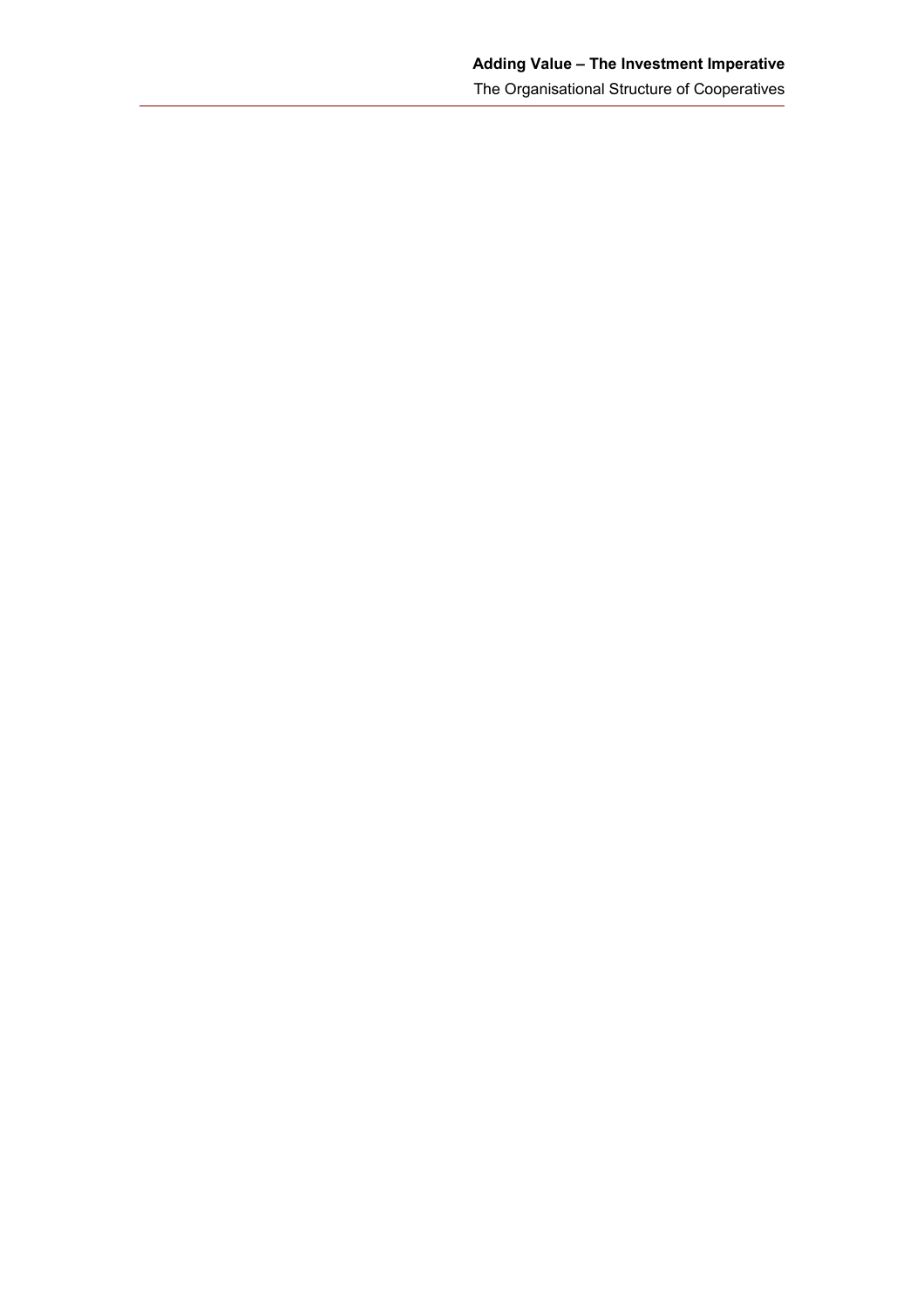#### **ACKNOWLEDGEMENTS**

First I would to thank the South of England Agricultural Society for sponsoring my Nuffield Award. In particular I would like to thank Mary Masters, the Chair of the Educational and Development Committee, for her devoted commitment to the Society and also for her unremitting support to me. I am very pleased and proud to have been sponsored by my local Society.

I would also like to thank the English Farming & Food Partnerships for giving me the time and freedom to carry out my studies, in particular Siôn Roberts and David Neal-Smith.

Thank you also to David Button, who has spent many hours helping me develop my thoughts and ideas and crucially making sure that they are grounded in reality.

John Stones and the Nuffield Farming Scholarships Trust have been incredible, providing substantial support and help whenever required.

Special thanks to Kristi Livingston and Professor Mike Cook from the University of Missouri, who have given me a great deal of their time during, and since, my travels to the U.S. And also to Bill Patrie, who provided great inspiration and hospitality in a very remote part of the world.

Lastly, I would like to thank my wife Miriam and two children for their support during the whole Nuffield experience.

There are many other people and organisations that have given me their time and support throughout my studies. I have endeavoured to acknowledge all at the end of this report.

#### **DISCLAIMER**

The views expressed in this report are entirely my own and do not necessarily represent the views of the Nuffield Farming Scholarships Trust, or my sponsor, or of my employers, or any other sponsoring body.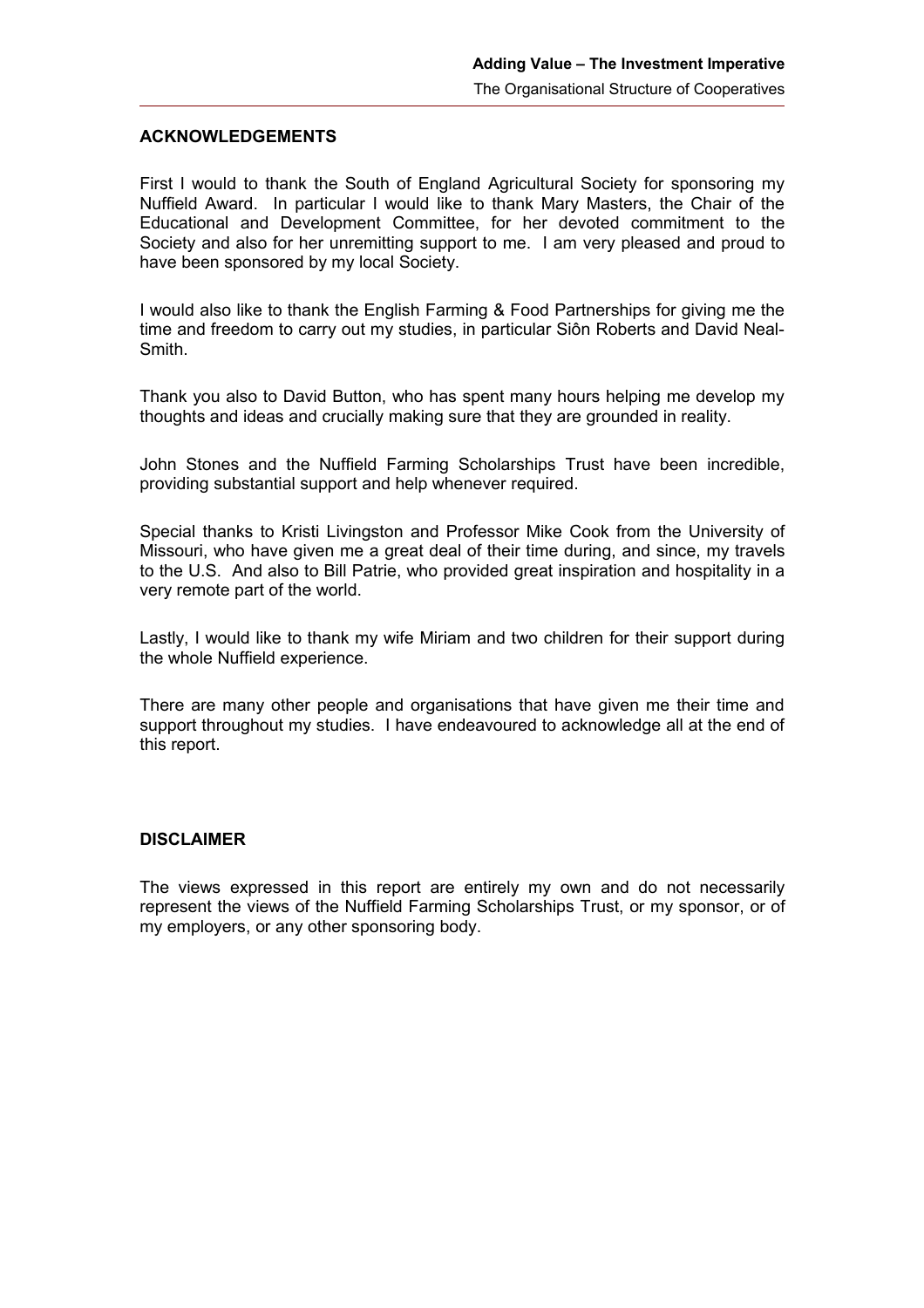<span id="page-3-15"></span><span id="page-3-14"></span><span id="page-3-13"></span><span id="page-3-12"></span><span id="page-3-11"></span><span id="page-3-10"></span><span id="page-3-9"></span><span id="page-3-8"></span><span id="page-3-7"></span><span id="page-3-6"></span><span id="page-3-5"></span><span id="page-3-4"></span><span id="page-3-3"></span><span id="page-3-2"></span><span id="page-3-1"></span><span id="page-3-0"></span>The Organisational Structure of Cooperatives

# **CONTENTS**

| 3.7 |  |
|-----|--|
|     |  |
|     |  |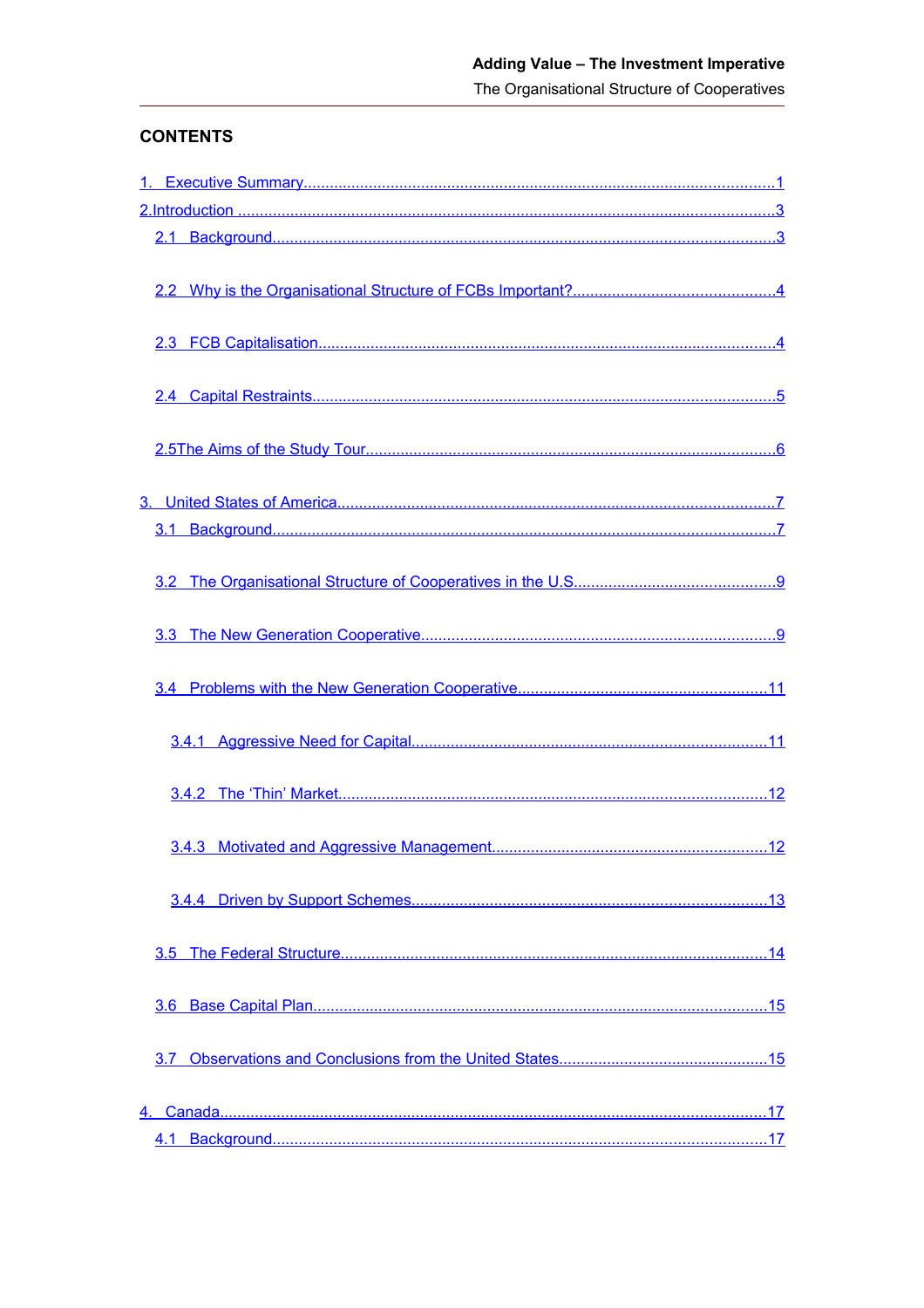# Adding Value - The Investment Imperative

<span id="page-4-9"></span><span id="page-4-8"></span><span id="page-4-7"></span><span id="page-4-6"></span><span id="page-4-5"></span><span id="page-4-4"></span><span id="page-4-3"></span><span id="page-4-2"></span><span id="page-4-1"></span><span id="page-4-0"></span>The Organisational Structure of Cooperatives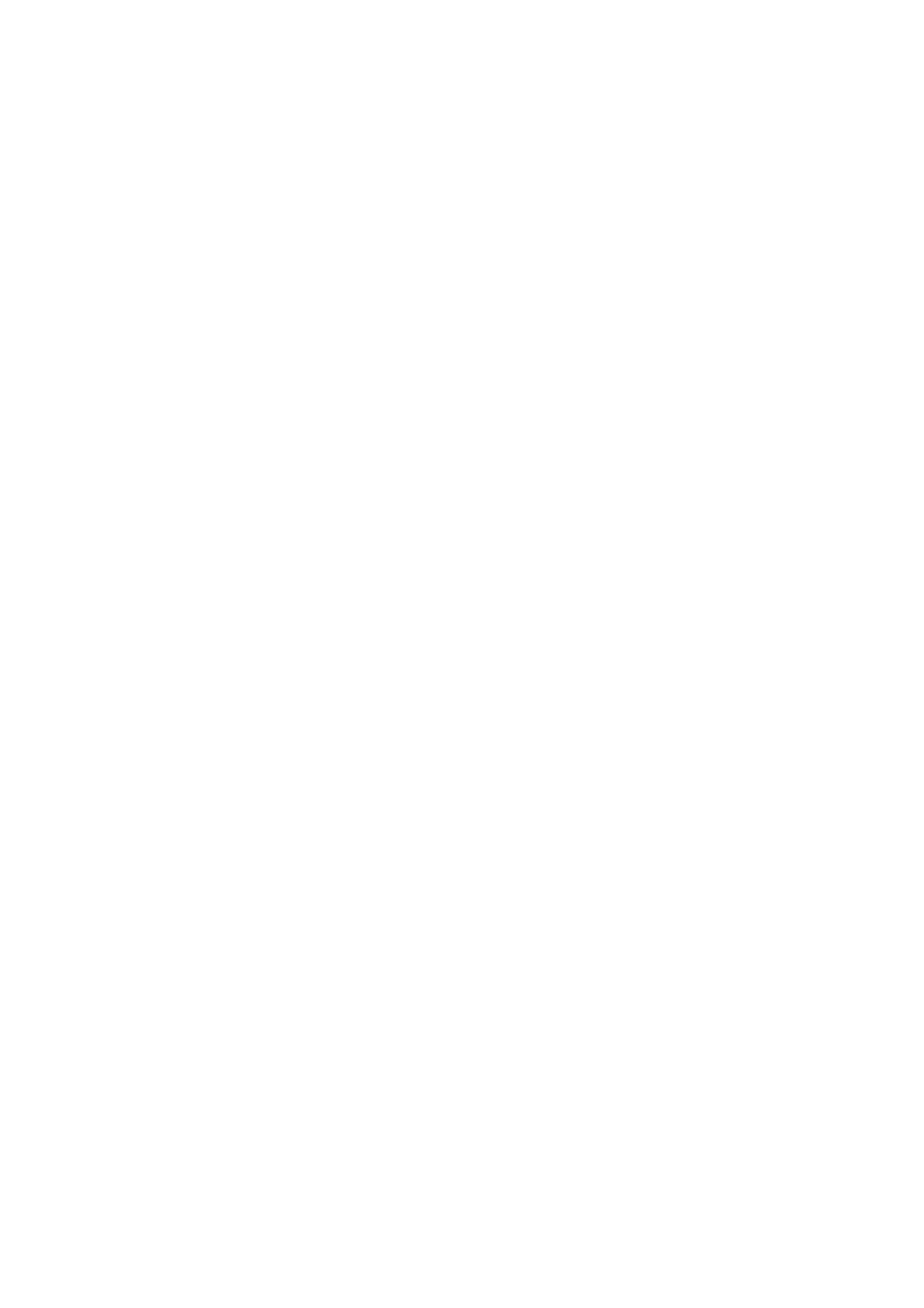#### **1. EXECUTIVE SUMMARY**

Farmers in the UK are going through a period of great change. This provides many opportunities which give powerful reasons to be optimistic about the future of the agricultural industry. There is great potential within the supply chain for farmers to generate value, but if farmers hope to appropriate any part of this they must become more involved by integrating themselves into the supply chain in ways that they have not done before. It is imperative that farmers become more closely connected to their markets, suppliers and customers; the challenge is finding a structure or mechanism that will allow them to do so.

There are many ways in which such integration can be achieved, indeed there are many examples of entrepreneurial farmers connecting with the market place and benefiting from doing so. However, for most the answer must be to work more closely together, to collaborate, in order to gain the scale necessary to invest into marketing and processing capacity.

Farmers can collaborate in a number of different ways, but lessons and observations from other countries around the world show that in the majority of cases the mechanism used to facilitate this is the Farmer Controlled Business (FCB). In general the scale of collaborative activity and benefits generated in other countries are significantly greater than that seen in the UK In the U.S., whilst the number of farmers who trade through FCBs is not dissimilar to the UK, across the board U.S. FCBs are adding more value to their members' production than those in the UK. In Ireland the figures are more compelling; Irish FCBs are generating circa €11.9 billion of sales (2003) compared to the estimated output of the agricultural sector at the farm gate of  $€4.9$  billion (2005).

However, whilst examples from overseas make a persuasive case for the FCB, applying the model itself will not achieve success. Like any other business an FCB needs to have in place a robust strategy, together with the capability and capital to deliver it. Whilst it is accepted that the development of strategy and capability is crucial to the success of the FCB sector, it can be argued that the most fundamental restraint to FCB development in the UK is likely to be access to capital.

It is the issue of capitalisation that forms the basis of this study. Traditional cooperative structure is limited in its ability to raise capital from both members and 'outside' sources. In addition, the UK has little history of developing FCBs. In other countries FCBs have been able to develop into significant national and international businesses over many decades. This means that for the UK to achieve a similar position, not only will significant investment be required, but it will be required over a short period of time. Therefore there is a risk that some FCBs will fail to raise the capital required to deliver their strategy to the full.

If the development of a successful FCB sector is to be encouraged then there is a very real need to consider and embrace new cooperative models that firstly encourage rather than restrain investment from members and secondly, where necessary, facilitate investment from other, non member, sources.

One such model is the New Generation Cooperative (NGC), which developed in the U.S. during the late 1980s and early 1990s with the intention of attracting greater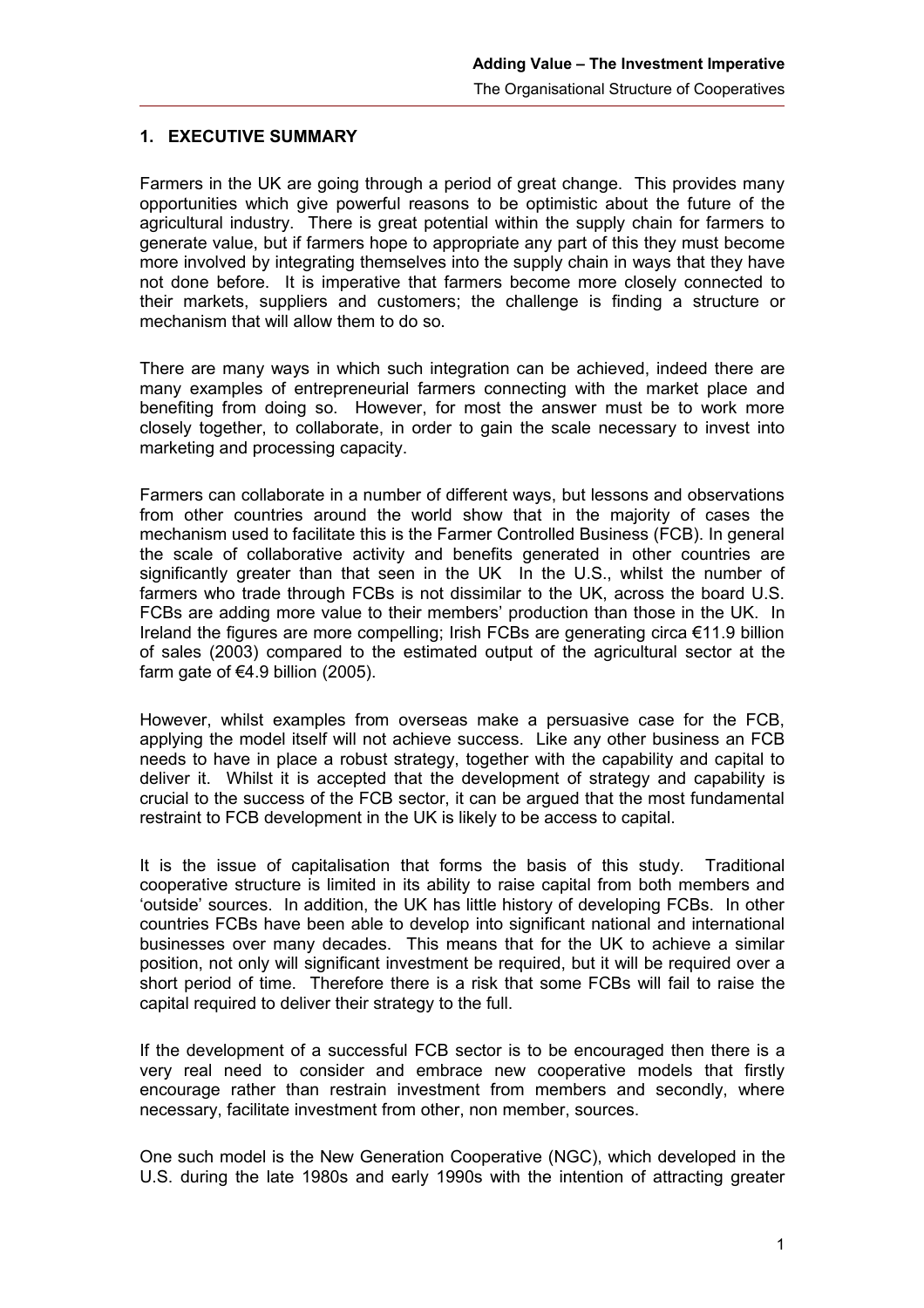investment from farmers by effectively extending the investment horizon beyond immediate returns on product price. The NGC has, without doubt, reinvigorated the U.S. cooperative sector since that time, passing substantial value back to farmer members. However, the NGC model is not perfect, in some cases the demand for capital and issues over liquidity have led some NGCs to convert to other investor orientated forms. Nevertheless is it a structural model that could provide significant benefit to farmers in the UK.

It should be recognised that in the U.S. considerable support, such as loan guarantees and tax credits is available to both NGCs and to their member investors, primarily from Government. It is evident that this support has played a crucial role in the development of the NGC in the U.S.

The Irish Cooperative/PLC hybrid model provides persuasive examples of the success that can be achieved if the cooperative capital shackles are released. The performance and growth of Kerry Foods in particular is phenomenal. However, there is a debate as to whether the Cooperative/PLC hybrid actually benefits agricultural producers today and whether they are still indeed cooperatives. Given the success achieved it is very difficult to argue that this approach is wrong and that it has not been in the best interest of farmers. The question is whether the better option is relinquishing ownership and control rights but having a share in a successful business or retaining full ownership and control rights in a failing cooperative.

The greatest challenge to the development of the UK FCB sector and to the ability of farmers to take a greater stake in the supply chains in which they operate is the ability of the FCB to raise the capital it requires to deliver its strategy. It is imperative that existing FCB organisational structure is challenged and new innovative models and sources of finance are considered if the change necessary to transform the UK farming industry into one that is able to compete successfully in the global market place is to be carried out.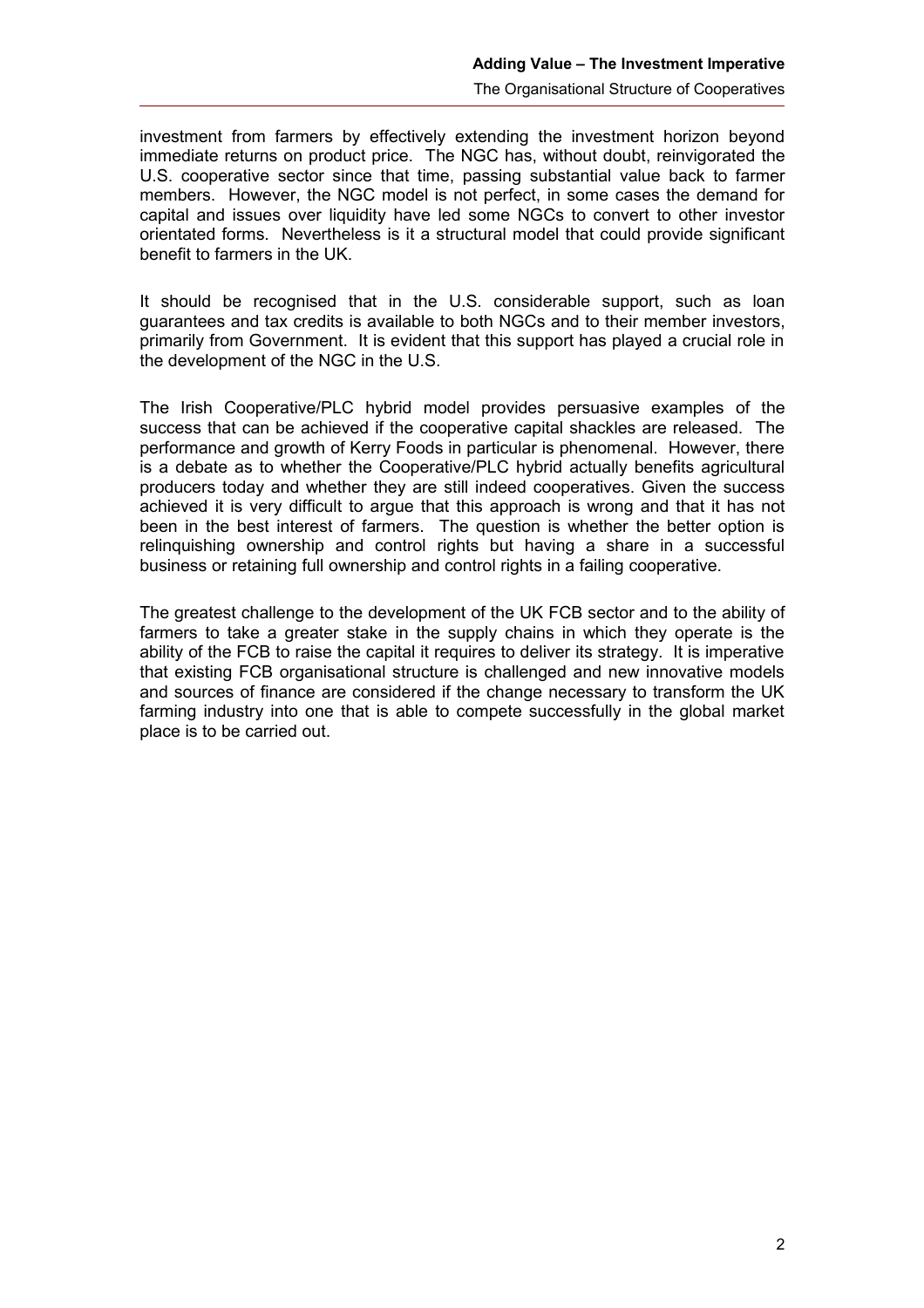#### <span id="page-8-1"></span>**2. INTRODUCTION**

#### <span id="page-8-0"></span>**2.1 Background**

The agricultural world is changing. Reform of the Common Agricultural Policy, globalisation and consolidation within the food chain are putting significant pressure on the UK farmer. However, whilst the farmer can do little to stem the tide of globalisation and consolidation, the reform of the CAP and in particular the decoupling of payments from production, will for the first time in many years encourage the farmer to become market facing and to produce what the customer and markets actually want.

The bottom line is that the industry has moved, and will continue to move, from being a protected industry with all its key drivers coming from Government to one where it is the market that drives what happens. Moreover it is increasingly a global market that is setting the drivers that shape our industry. There is a political and economic imperative for agriculture to become more competitive, to be able to survive in the absence of production subsidies at world commodity prices. Both Defra's *Sustainable Farming and Food Strategy* and HM Treasury's *Vision for the CAP* have made it clear that agriculture must become more aligned to consumer needs and become capable of surviving in an environment with less direct support.

However, there are powerful reasons to be optimistic; agriculture is on the edge of a major turning point in its history determined by global drivers such as climate change, fuel security and rapid growth in population and affluence.

On a national scale the potential within the UK food market is vast. Between 1990 and 2004 the amount of money that the UK consumer spent on food in both retail and food service sectors has increased from  $£64$  billion to  $£111$  billion per annum, reflecting an enormous increase in the growth of 'added value' in our food sector. However, over this same period agricultural turnover has remained relatively static at approximately £15 billion, indicative of the fact that most of this value has been created and captured downstream from the farmer.

It is imperative to realise that the growth in value within the food industry has taken place and will continue to take place downstream from the farm gate. Therefore, if farmers hope to capture any of this value they must become more involved and integrate themselves into the supply chain in ways that have not been seen before. In addition, farmers must drive these changes; no one else will do it for them. In simple terms, farmers must become involved in the process if they want to share the rewards to be gained from it.

The challenge for farmers is that the fragmented structure of the agricultural industry leaves farmers in a weak strategic position within the market place. To capture greater value from the supply chain farmers will need to become more closely connected to their markets, suppliers and customers and whilst there will always be opportunities for individual entrepreneurial farmers to connect with the market place, for most the answer must be to work closer together, to collaborate.

I passionately believe that farmers can realise great benefit from working together and investing into the food chain but to do so will require a much greater change in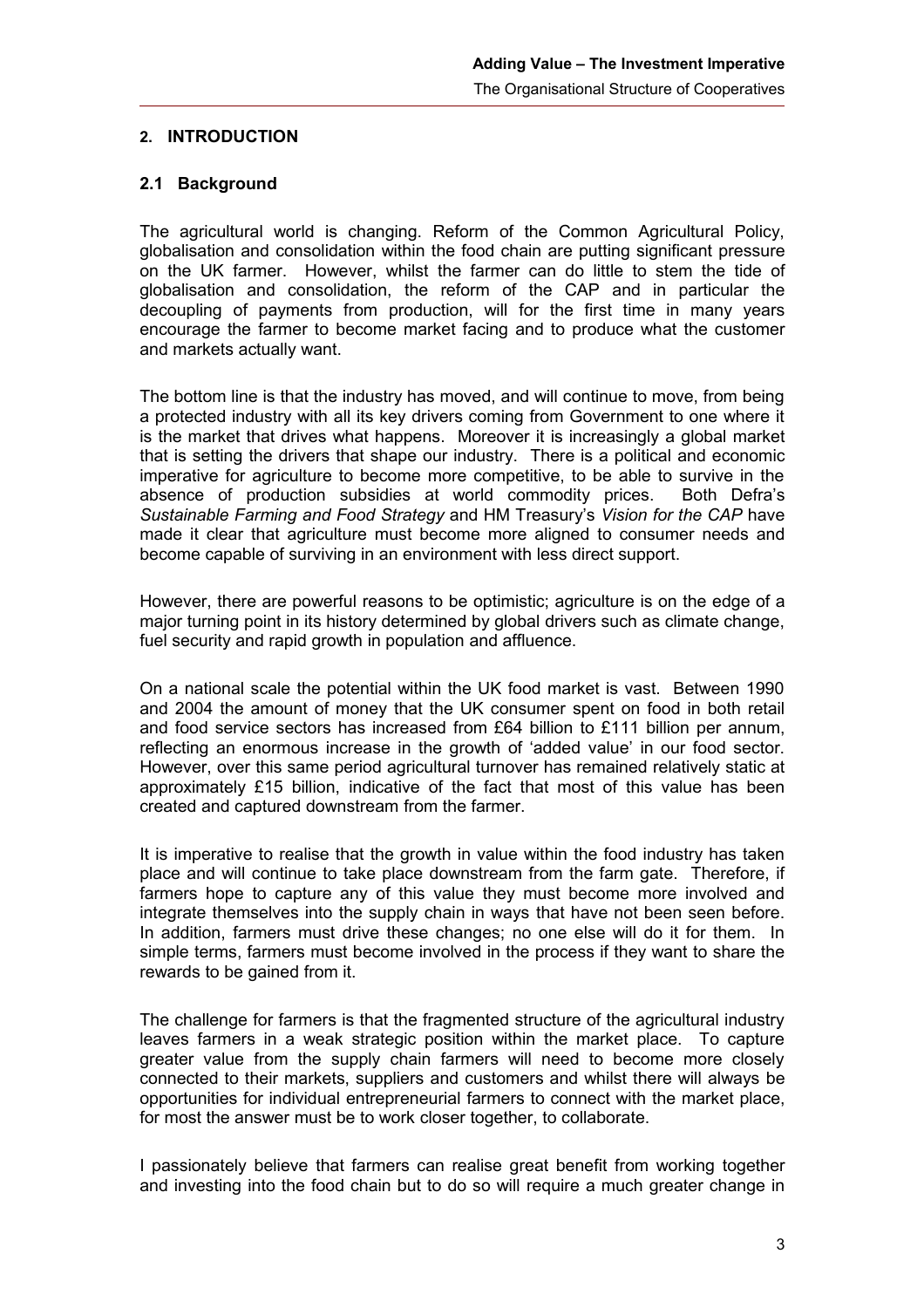investment orientation and mindset than we have seen to date. This change will be from investment 'on-farm' to investment 'off-farm' downstream into the food chain, in most cases by means of Farmer Controlled Businesses (FCBs).

## **2.2 Why is the Organisational Structure of FCBs Important?**

The first point to make is that the Farmer Controlled Business is not the only collaborative business model that works; there are many different ways in which farmers can work more closely together, particularly at production/farm level. However, around the world it is the Farmer Controlled Business model that dominates the collaborative sector and as such is the model that is explored in this study.

We already have in the UK a relatively buoyant FCB sector; in England alone there are approximately 300 FCBs with an aggregate turnover of £4.7 billion. In fact we have seen an increase in aggregate turnover of £1 billion over the last two years, but we are still a long way behind the FCB sectors in other parts of the world. For instance, the largest FCB in the United States, CHS Inc (formerly known as Cenex Harvest States) operating in the grain, energy and food sectors has an annual turnover of approximately £6 billion. The top 10 FCBs in the U.S. have an aggregate turnover of £21 billion. In Europe, the largest FCB is Metsäliitto, a wood marketing cooperative owned by 130,000 Finnish forest owners, which also has an annual turnover of around £6 billion, but, the scale of European FCBs is greater than in the U.S. with the top 10 having an aggregate turnover of £38 billion. These include FCBs such as Arla and Danish Crown that have a significant operational and market penetration within our own market place. In fact, Arla is the biggest milk processor and Danish Crown the second biggest meat processor in the UK.

Examples from overseas show quite clearly that if UK farmers are going to secure more value downstream in the food chain then there will be a need for their FCBs to shift away from the defensive cooperative model set up with risk averse policies and low levels of capitalisation to a more offensive and risk oriented form, structured to operate and compete in an existing market place but requiring significantly greater amounts of investment to do so, particularly from its members.

#### **2.3 FCB Capitalisation**

It is the issue of capitalisation that forms the basis of this study. The traditional cooperative structure is limited in its ability to raise capital from both members and other 'outside' sources. In addition, the UK has little history of developing FCBs. In other countries FCBs have been able to develop into significant national and multinational businesses over many decades, very often within a traditional cooperative structure. This means that for the UK to achieve similar positions and remain competitive, not only will significant investment be required, but it will be required over a short period of time, which in some cases will require amounts over and above the immediate return realised on product price.

If we expect and want to encourage our farmers to invest greater amounts in the supply chain, via their FCBs, then there is a very real need to consider and embrace new models that encourage rather than restrain capital investment. The crux of course, is to retain the balance between cooperative principles where equity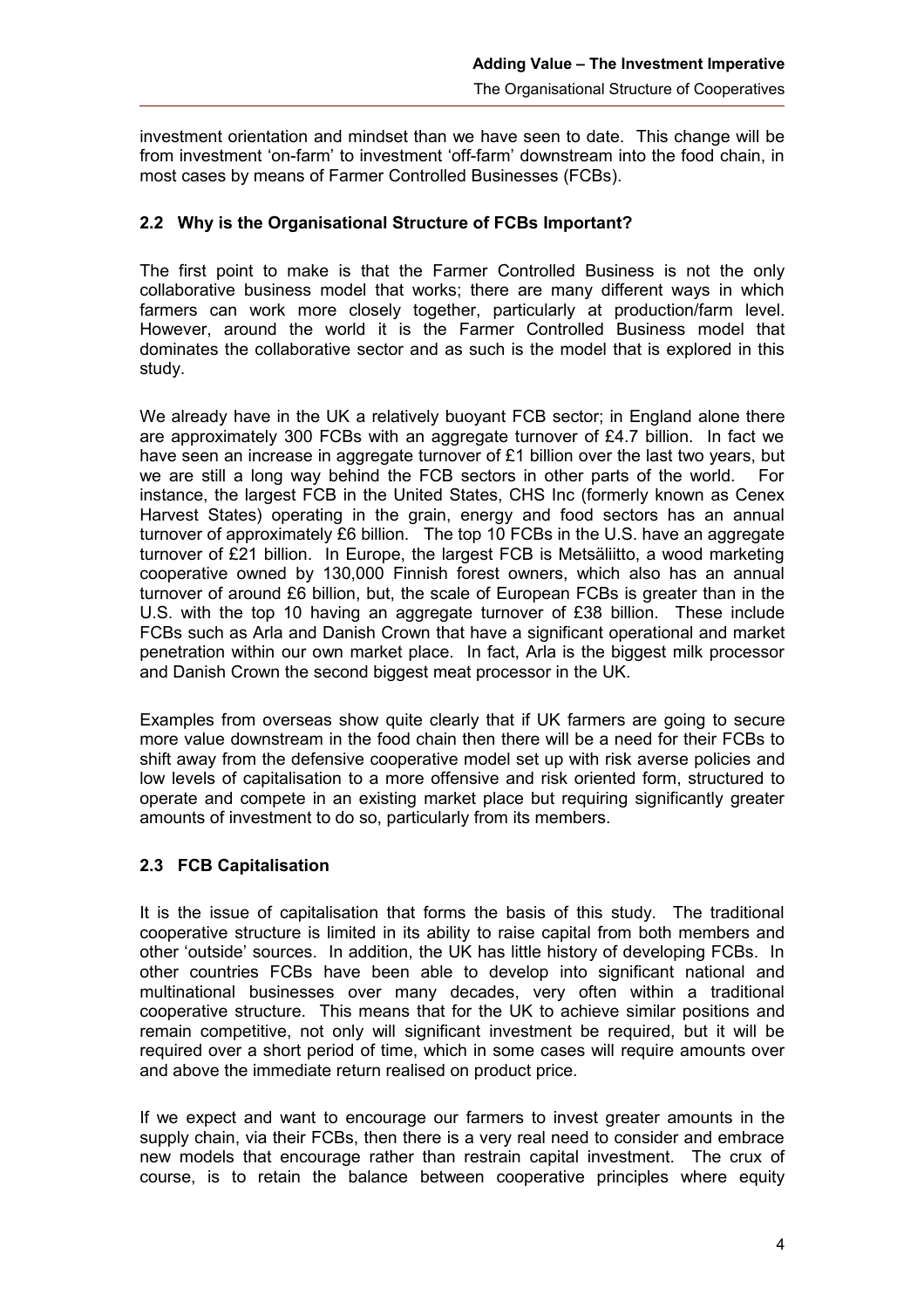investment is provided only from members and earnings are distributed according to use, and investor led structures where investment can be provided from various sources and earnings are distributed on the basis of the number of shares held. Often the consensus is that the two models are fundamentally opposed to each other, but there are examples from around the world that have managed to bring together the benefits of the cooperative and the investor led structure. The bottom line is that if we do not give serious consideration to sources of FCB finance, there is a real risk that some FCBs will become under capitalised, which at best means that they will stagnate and at worst, fail.

## **2.4 Capital Restraints**

Our understanding of FCB capital structure in the UK is fairly limited, perhaps reflecting the relative infancy of our FCB sector as compared to other parts of the world. Fortunately there is a wealth of research and practical examples available, predominantly in the U.S. and Europe, from which we can learn.

To understand why different organisational structures have developed, it is important to understand how a FCBs capital structure can potentially restrain investment from members. In addition, it is important to understand the implications of bringing 'outside' equity investment into an FCB.

Taking member investment first, in the majority of cases FCB financing methods provide for little or no liquidity. Either the capital that the farmer invests into the business cannot be withdrawn or where a mechanism does exist for the farmer to withdraw his investment it can only be taken out at par value, for example if he put in £5 twenty years ago he can only withdraw £5 today. In other words he is unable to capture the current value of the FCB or the expected future earning potential of the FCB as and when he leaves. The disincentive arises when the member is unable to realise the full return on any investment in his life time within the FCB, a problem that is particularly prevalent when an ageing membership exists. This creates an unwillingness for members to contribute to growth opportunities and pressurises the FCB to increase payments today, though product price, relative to investment even if that is to the detriment of the business in the long-term.

In addition, where there is a lack of liquidity in an FCB, particularly when coupled with an older membership there is a risk that for members to realise the asset value, the FCB is pressurised into winding up, selling the business or demutualising.

It is these two issues, lack of liquidity and the ability to capture capital growth that I believe will provide the greatest restraints to the FCBs ability to raise capital from its members going forward.

Alongside the issue of liquidity is the issue of fair and equitable investment, commonly referred to as the free rider (or founder member) problem. A free rider occurs when a member (internal free rider) or non member (external free rider) takes advantage of a resource that they themselves have not created or fully invested into. In the case of an external free rider, an example would be when a farmer refuses to join an input supply cooperative, but is able to take advantage of the fact that the cooperative exists in the market place. An internal free rider on the other hand would occur, for instance, when a new member joins a milk cooperative and they are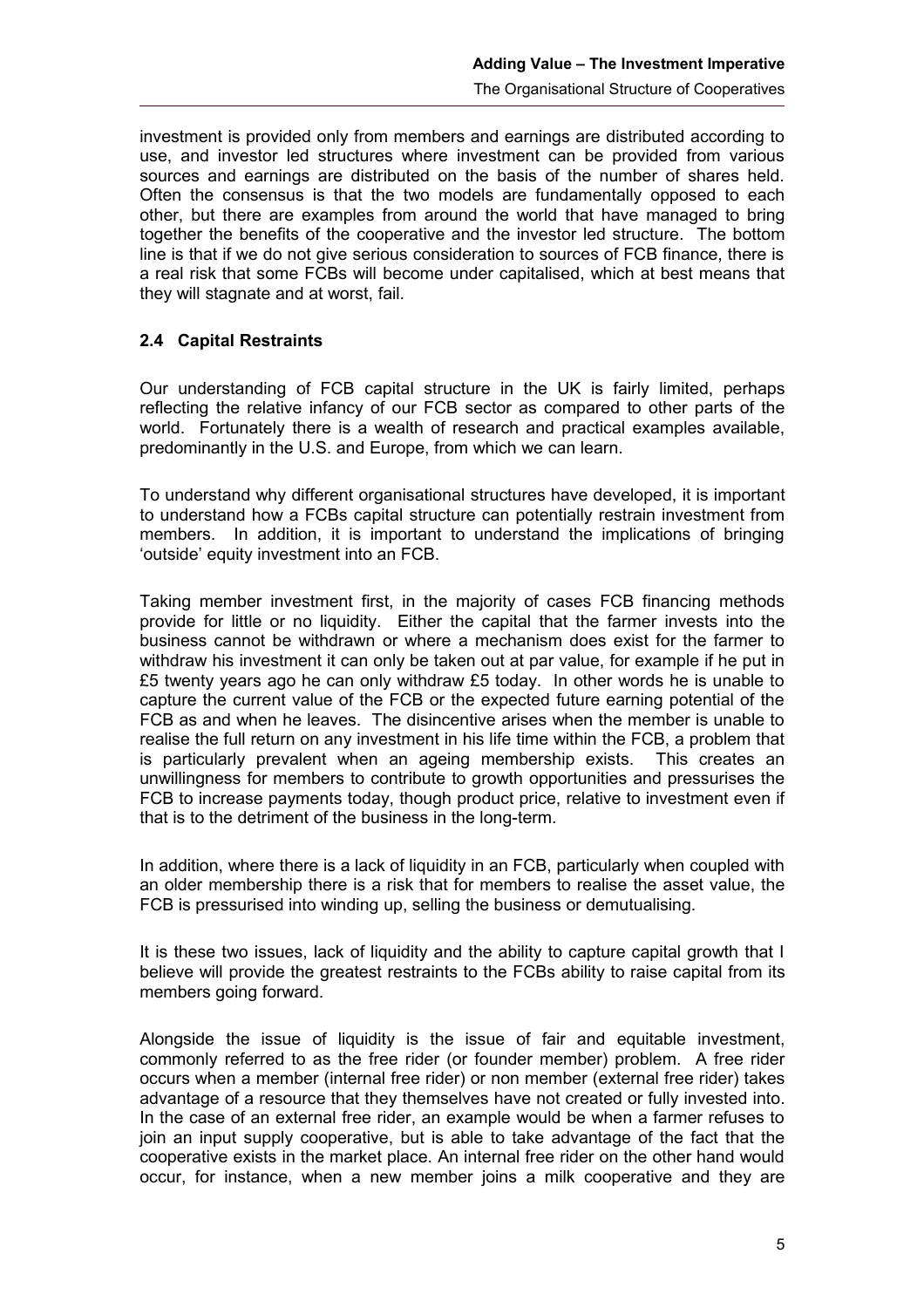entitled from day one to receive the same milk price as the original members but they have not contributed the same level of investment. From the existing members' point of view, a free rider dilutes their rate of return as they are receiving a benefit at lower or nil cost, thus creating a disincentive for members to invest.

The implications of bringing in 'outside' investment primarily revolve around the issues of conflicts between cooperative members, those that are looking for a return on product price, and investors who are simply looking for a return on investment; together with issues over ownership and control rights. It is often cited as being difficult to meet the expectations of both users and investors, unless they are one and the same.

## <span id="page-11-0"></span>**2.5 The Aims of the Study Tour**

To:

- Investigate different cooperative organisational structures in the United States, Canada and Europe in order to understand how and why these models have developed.
- Focus on the New Generation Cooperative a model developed in the United States to provide capital orientated attributes to attract farmer investors whilst still adhering to cooperative principles.
- Assess the impact of different organisational structures on member ownership, control and benefit.
- Assess whether the organisational structures from other parts of the world can or should be implemented in the UK.

During the course of this study I visited the United States, Canada, Southern Ireland, Brussels and the Netherlands. The majority of the study took place in the United States as my focus was on the New Generation Cooperative. I wanted to visit Canada to understand cooperative development in a country that is heavily influenced by the U.S. but operates in a policy and support framework more akin to that found in the UK. Lastly, Ireland provided an excellent opportunity to understand 'extreme' cooperative models where significant external investment has driven phenomenal organisational development.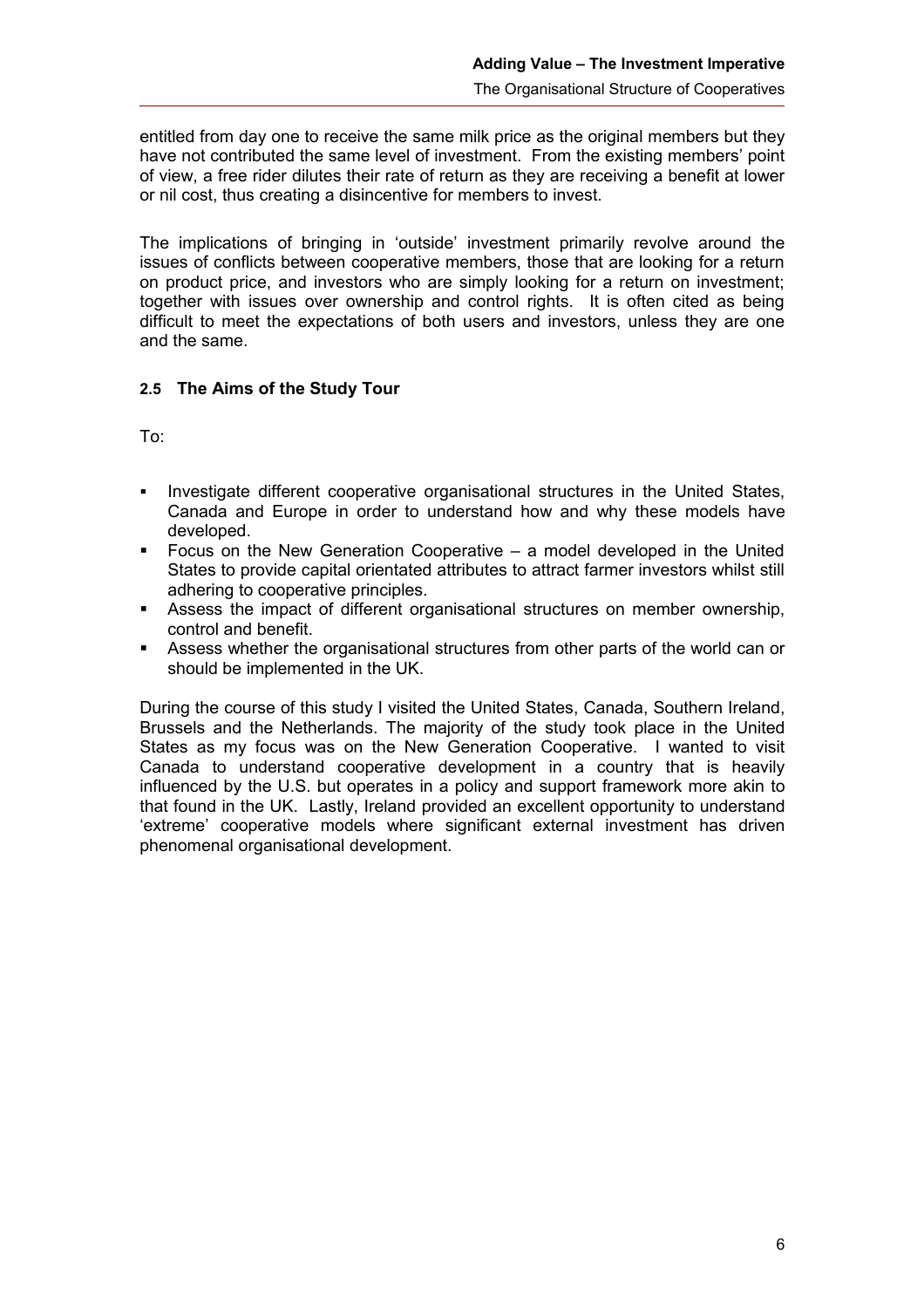## **3. UNITED STATES OF AMERICA**

#### **3.1 Background**

The United States has 2.11 million farms, an average farm size of 443 acres with 936 million acres in production. Farms with annual sales over \$100,000 ( $\sim$  £50,000) account for 16% of all farms and 59% of land. In 2003 the U.S. farming sector generated \$212 billion in receipts from marketing. In comparison, agricultural marketing cooperatives generated \$70 billion of sales. There are 3,140 cooperatives in the U.S. operating on behalf of 2.8 million members representing 28% of farm supply sales and 29% of all commodities marketed.

Overall and somewhat surprisingly the structure and penetration of the FCB/cooperative sector in the U.S. is not that dissimilar to the UK, i.e. around 30% of farmers trading through FCBs, more within the dairy sector and far less in the red meat sector. But of greater interest is that across the board, FCBs in the U.S. are adding more value to their members' production than those in the UK. The New Generation Cooperative model has certainly played an important role in the generation of this value over the last two decades.

Also surprising and somewhat enviable is the extent to which the FCB sector is supported in the U.S. by a significant number of different organisations including, and very positively, Government. A number of key elements make up this support:

- The U.S. Government has supported and championed the case for collaboration and in particular the role of collaborative businesses for many years across many industry sectors, including the farming and food sector. This assertion can be evidenced in many different ways.
	- In the 1920s the Capper-Volstead Act was passed which in simple terms provides farmer cooperatives with exemption from anti-trust laws in the U.S. This Act provides limited antitrust exemption for agricultural marketing associations who if they meet a number of defined characteristics can agree on prices, terms of sale, select the extent of their joint marketing activity through their association, agree on common marketing practices with other cooperatives, and achieve substantial market share and influence. Essentially, as long as a cooperative adheres to a defined set of criteria and does not abuse its market position it is able to become a dominate leader in any given sector. Some cooperatives in the U.S. have market shares of 60% to 80%.

Given the nature of the Act, it is reviewed by Congress every few years; whilst I was in the U.S. it was currently under review by Congressional Committee. Incredibly during an open consultation no one argued against the Act. Moreover, having been given copies of the United States Department of Agriculture's evidence to the Congressional Committee, it is clear that the USDA supports the continuation of the Act and argues strongly that given the structure of the food chain in the U.S. that the Capper-Volstead Act is not to the detriment of consumers.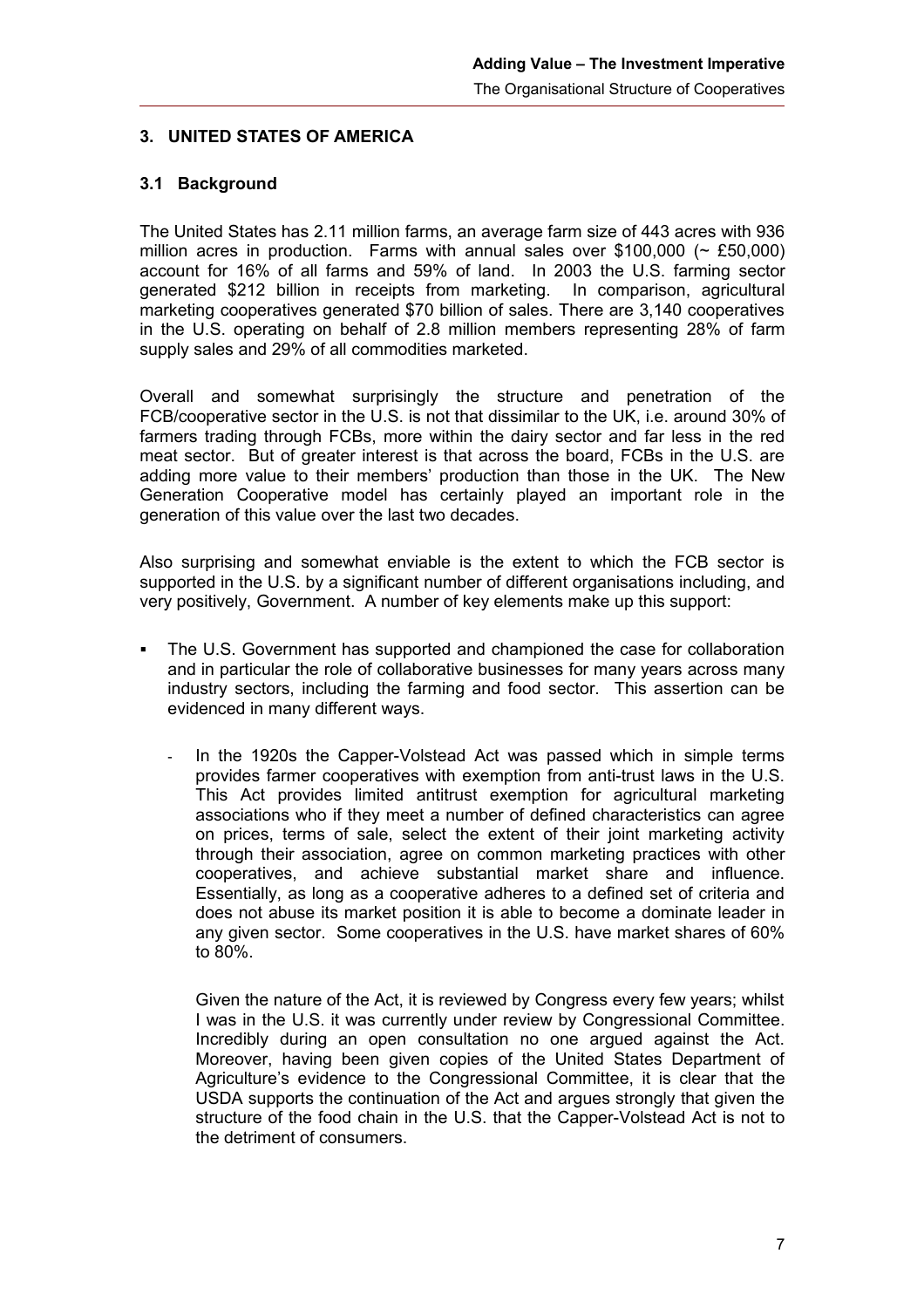- The USDA has had in place for many years a whole department, the Rural Business-Cooperative Services, focused specifically on cooperation and cooperatives. This has devolved in recent years to a more regional approach, but nevertheless still retains a Washington based department of administrators, tax, legal and other experts to support and champion work in this area.
- In the 1930s the Government set up the Rural Electrical Administration (REA) to provide support in setting up rural electrical cooperatives. As a result of this involvement, the majority of rural utilities remain in cooperative hands today and successfully supply services to the majority of rural areas in the U.S. A hugely important factor in the development of agricultural cooperatives is that many of these rural service cooperatives employ dedicated rural developers who provide support to the development of new and existing cooperatives. The most dynamic example is that of Bill Patrie who was the Rural Development Director at the North Dakota Association of Rural Electric Cooperatives, he is credited as being the man who 'sparked coop fever' in North Dakota which led to the development of well known New Generation Cooperatives such as Dakota Growers Pasta Co and North American Bison.
- On both a federal and state basis there are a whole range of grant and support schemes available to cooperatives and cooperative members. For instance, the Missouri Agricultural and Small Business Development Authority offer a number of programmes, the most enviable of which is perhaps the tax credit scheme. In Missouri, farmers are able to claim up to 50% of any investment into a cooperative back as a tax credit. Moreover, there is a buoyant secondary market for these tax credits, from banks to machinery dealers, which allows credits to be easily converted to cash. In many cases when new cooperatives are negotiating terms with the banks, part of this negotiation will be a commitment from the bank to purchase tax credits from members at par value.

Interestingly and reassuringly, in the case of the Missouri Agricultural and Small Business Development Authority the receipt of any support, whether grants, loans or tax credits is conditional on the prerequisite that the steering group, committee or board undertake a programme of training and development.

- Following on from direct Government support and intervention outlined above, a whole series of regional support and development centres have been set up across the U.S. to provide on the ground support to new and developing farmer controlled businesses. These appear to have been set up on a competitive basis and as a result operate in a variety of ways in different states.
- There are a number of Universities that have both departments and chairs specifically focused on cooperatives and the development of farmer controlled businesses. This interest and support from the academic sector is both long standing and of high quality having attracted a wide range of academics with a knowledge and experience in this area. Just as I was leaving the U.S., the USDA held a series of open meetings inviting academics and cooperative support and trade associations to contribute to setting the department's research agenda for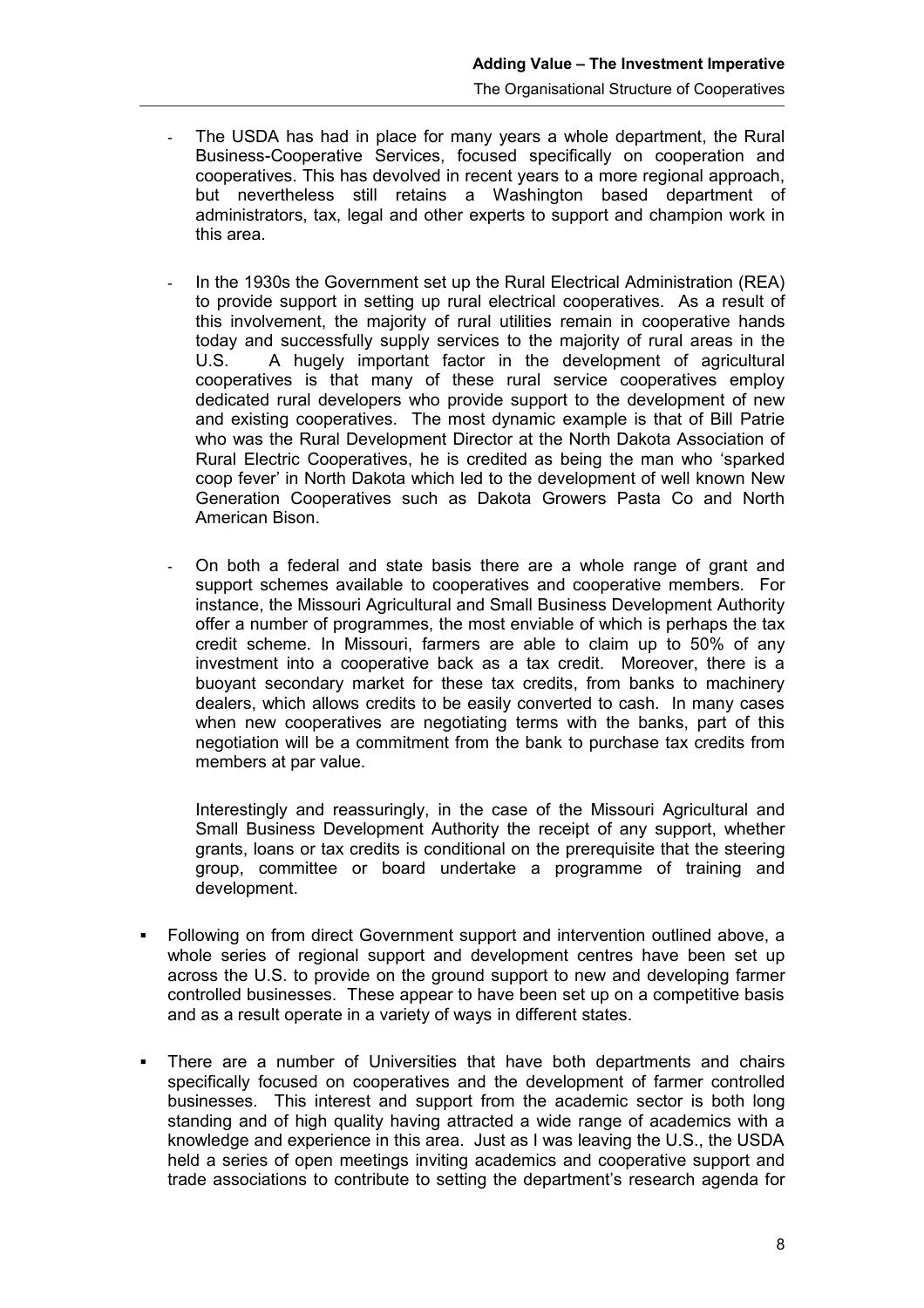the forthcoming years. In most cases this agenda will be delivered by the universities.

- A number of trade associations exist whose sole remit is to represent the cooperative sector. These organisations, based in Washington DC are able to exert considerable influence over Government policy.
- A significant factor underpinning the development of farmer controlled business is the existence and development of the farm credit system in the 1930s, a scheme sponsored by Government that has resulted in the development of both Farm Credit Banks and more significantly the CoBank, which is a cooperative bank that is owned by and services agricultural cooperative businesses.

#### **3.2 The Organisational Structure of Cooperatives in the U.S.**

During my studies in the U.S. various different types of cooperatives were visited. However, the focus of the study was on the New Generation Cooperative, a model which developed in the U.S. during the late 1980s and early 1990s with the intention of solving the issues of capital liquidity, referred to above. Without doubt it has reinvigorated the U.S. FCB sector since that time, passing significant value back to their farmer members.

#### <span id="page-14-0"></span>**3.3 The New Generation Cooperative**

The name 'New Generation Cooperative' is a term used in the U.S. to describe a particular type of cooperative that adheres to certain structural criteria as follows:

New Generation Cooperatives (NGCs) tend to be used where significant capital investment is required to build processing and/or marketing capacity in order to convert commodities into higher value-added products. Typically this investment is required up-front so that there is sufficient equity to build or purchase the assets required.

*Dakota Growers Pasta Company, a NGC based in Carrington, North Dakota, was formed in 1991 by durum wheat growers in North Dakota, Minnesota and Montana to add value to their grain. 1040 growers raised \$12 million to build a processing plant to convert durum wheat into quality dry pasta products. The \$12 million formed 30% of the capital required to build the initial plant, with the remaining 70% debt financed. The plant became operational in 1993 and very rapidly reached full capacity. In 1996, needing to expand, the company made a second stock offering which raised another \$11 million for further investment, again from members.*

*Today the company is supplying premium pasta products to retail, foodservice and ingredient markets throughout North America, with reported net revenues of \$171 million and a net income of \$4.4 million in 2006.*

As well as requiring significant capital, the type of activity that the NGC is engaged in tends to require a regular and guaranteed supply of commodity product. Therefore the NGC assigns 'delivery rights' to the capital invested, so that prospective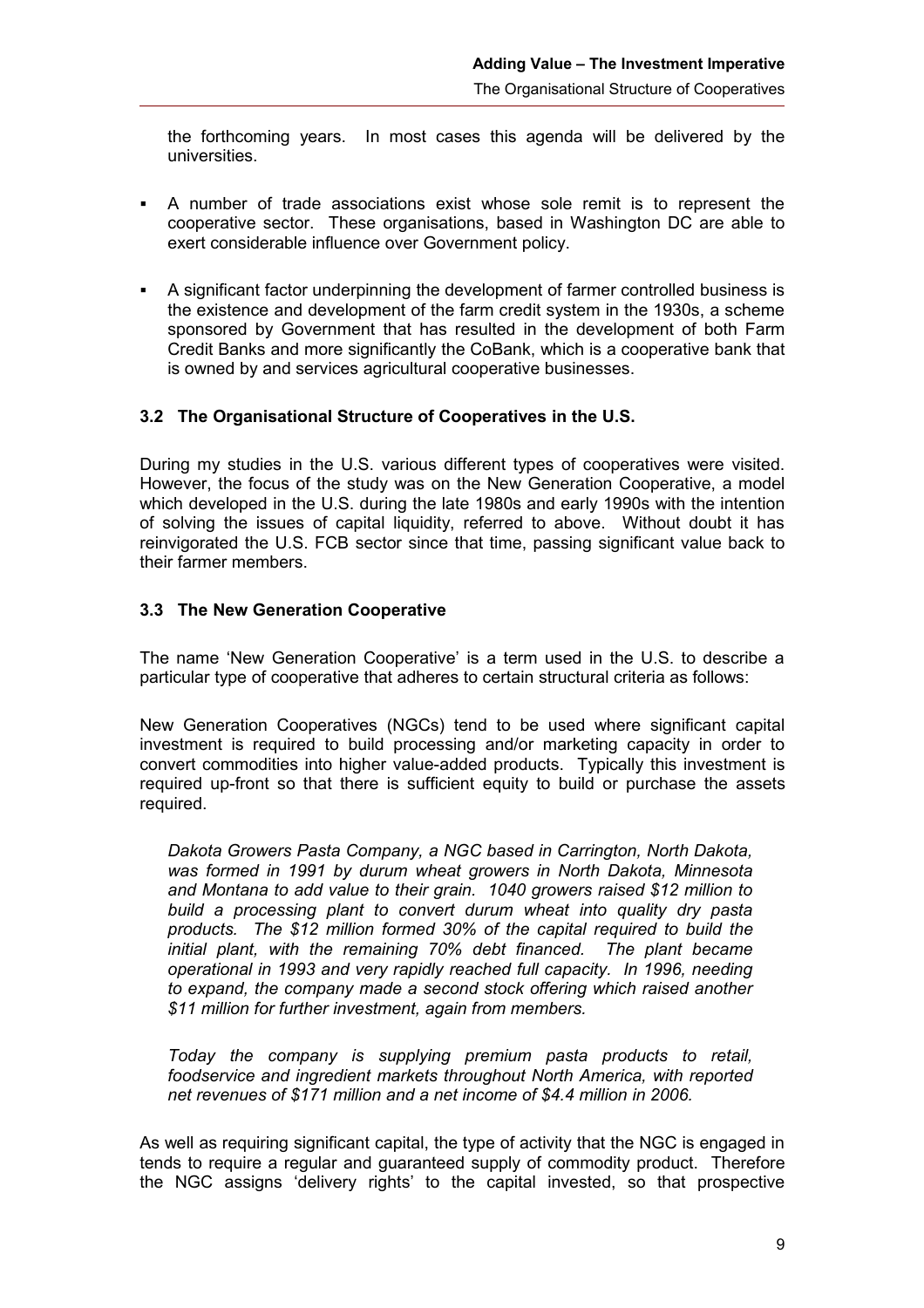members are effectively purchasing the right, in fact obligation, to deliver product to the business. In simple terms the delivery right keeps investment in proportion to use. In addition, membership to the NGC is limited, effectively closed, because it is directly tied to the delivery rights, the numbers of which reflect the processing capacity and market needs of the business.

*Alma Meats is a NGC cooperative in west central Missouri. It was established in 1944 as a 'traditional' cooperative to provide its members access to small scale meat processing and a locker plant. During the late 1960s and 1970 a decline in the locker business meant that new directions in marketing needed to be explored; by 1990, they had secured a stable marketing base in west central Missouri and continued throughout the 1990s to develop a significant market presence into the high end restaurant trade in Kansas City, St Louis and Wichita.* 

*However, a disconnection with members and the need for major reinvestment led the group to consider ways in which they might raise more capital. In 2002 the decision was made to restructure the business as a NGC and instigate an equity drive. Members were invited to invest up to 2 x \$15,000 shares (units). Each unit equated to a delivery right (obligation) of either 15 head of cattle or 50 head of hogs. 198 investors raised \$3 million, which was used to buy out the members of the 'traditional' cooperative and invest into new facilities.*

The most interesting aspect of the NGC, and the crux of their organisational structure, is that the investment/delivery right is tradable and can be sold from one producer to another and furthermore the value of this trade is a matter between the seller and the buyer which means that the price reflects the "value" of the business today as well as the potential for future earnings. This means that the farmers' investment can appreciate (or depreciate) in value and is liquid – the investment can be redeemed as real cash as and when a member decides to downsize their involvement or leave the business.

*South Dakota Soybean Processors have been in operation since late 1996, processing soybeans on behalf of their members and allowing farmers to purchase soybean meal without the cost of added freight. Their goal is to provide high quality meal and oil at competitive prices to producers whilst providing added-value payments to their members.* 

*The original share offering raised \$21 million from 2,100 producers to build the first soybean crushing facility in the U.S. since 1978. After only three years of operation soybean prices in the region had lifted by 25 cents per bushel for all producers and members had been paid \$9.2 million in dividends. But the really fascinating part is that the original shares/delivery rights sold at an average price of \$2.19 per bushel were four years later selling for an average of \$3.10, a 30% increase.*

The type of activity that NGCs are involved in and the markets that they serve often leads to the claim that they only operate in niche markets. Depending on the definition of a niche market, this may be true. However, it does not mean that NGCs are necessarily small businesses.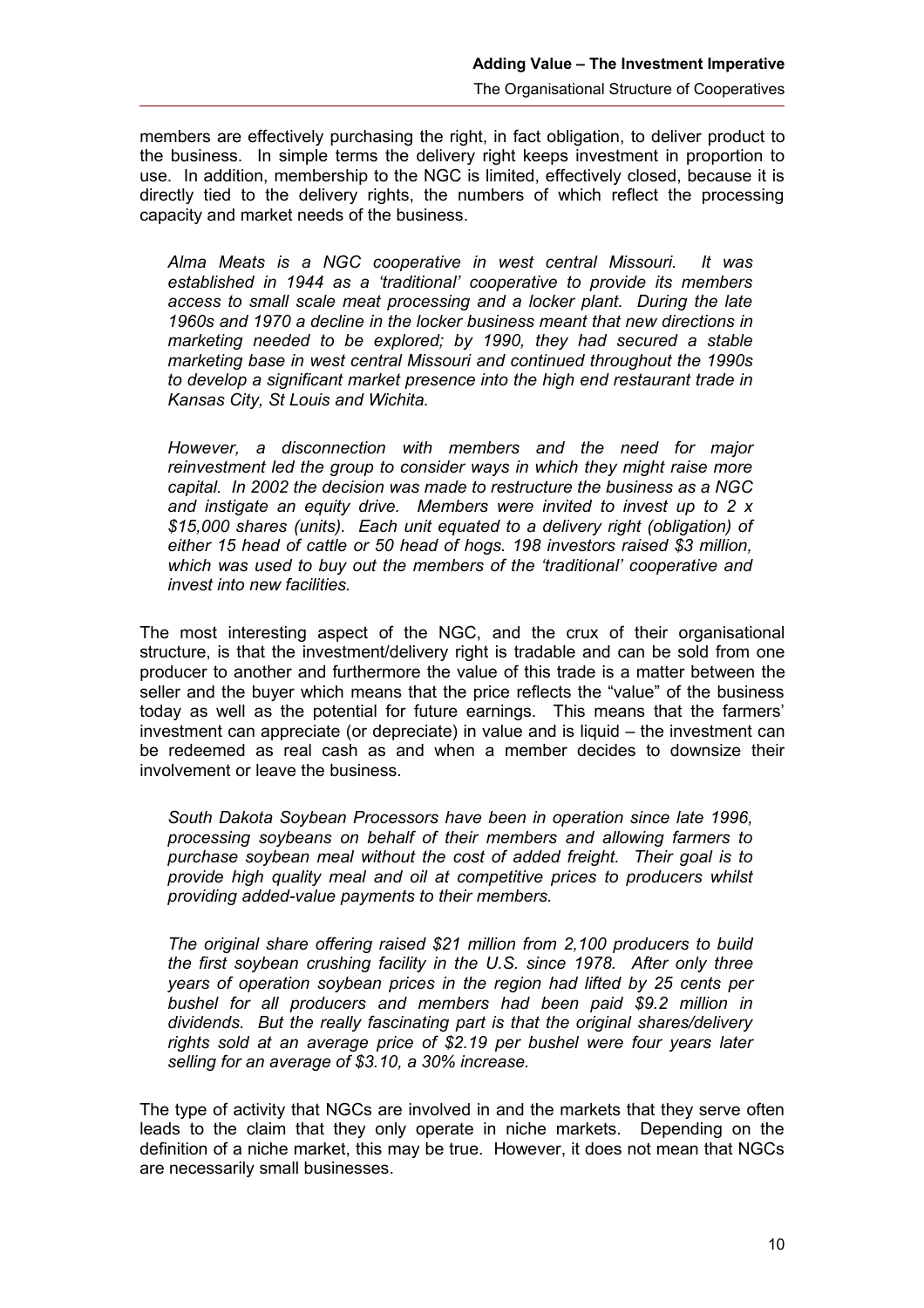*Mid Missouri Energy is a NGC based in Malta Bend, Missouri. It is a 100% farmer owned bio-ethanol plant producing 40 million gallons of ethanol per annum from 380,000 tonnes of maize corn.* 

*The project was a \$60 million investment, 40% of which was farmer equity the rest being debt financed. Within a space of months they raised \$26 million from 720 farmers (an up front investment of \$36,000 each).*

*Within 7 months of operation and by their first year end, they had effectively paid a 30% dividend to members. In addition the original shares that sold for \$10,000 per unit are now trading, 18 months later, at between \$18,000 and \$20,000 a unit! Finally, they announced in March 2006 plans to double production at a cost of \$50 million to be funded by internal equity. This example is indicative of the rapid growth and success of the bio-fuels sector in the U.S. a significant proportion of which has been structured as NGCs owned by farmers.*

The NGC is a model which has been able to attract considerable investment from farmers as it effectively extends the investment horizon beyond the immediate returns on price because the farmers' investment is both liquid and appreciable. However, the NGC model is not perfect, in some cases their demand for capital and issues over liquidity have led to structural changes that, arguably, have not always been in the best interest of members.

#### **3.4 Problems with the New Generation Cooperative**

It became apparent during the course of my studies that the NGC was not always the perfect model. The type of activity that the NGC tends to be involved with, the type of management employed and the liquidity mechanisms implemented can drive the business in a direction that was not necessarily intended at its conception. However, the following observations have to be put into context, in that they relate to a relatively small number of NGCs as compared to the 200 to 300 that are estimated to exist in the U.S.

#### **3.4.1 Aggressive Need for Capital**

As outlined above, NGCs tend to be used where significant capital investment is required to build processing and/or marketing capacity in order to convert commodities into higher value-added products. It appears that in some cases, particularly if the NGC is successful, there becomes a need to grow capacity in order to meet a growing market demand. In the majority of cases this will require additional investment and often, particularly as a NGC is restricted to raising equity from members, the NGC will go back to their members with another stock offering to achieve this. However, aspirations for further growth can lead to a situation where the need for capital becomes greater than farmers are prepared to commit to. At this point the NGC may consider alternative structural options that enable it to raise additional finance.

*In 2002 Dakota Growers Pasta Company converted from a NGC to a common stock corporation. It was widely reported that members, who had already invested significant sums into their cooperative, approved by an*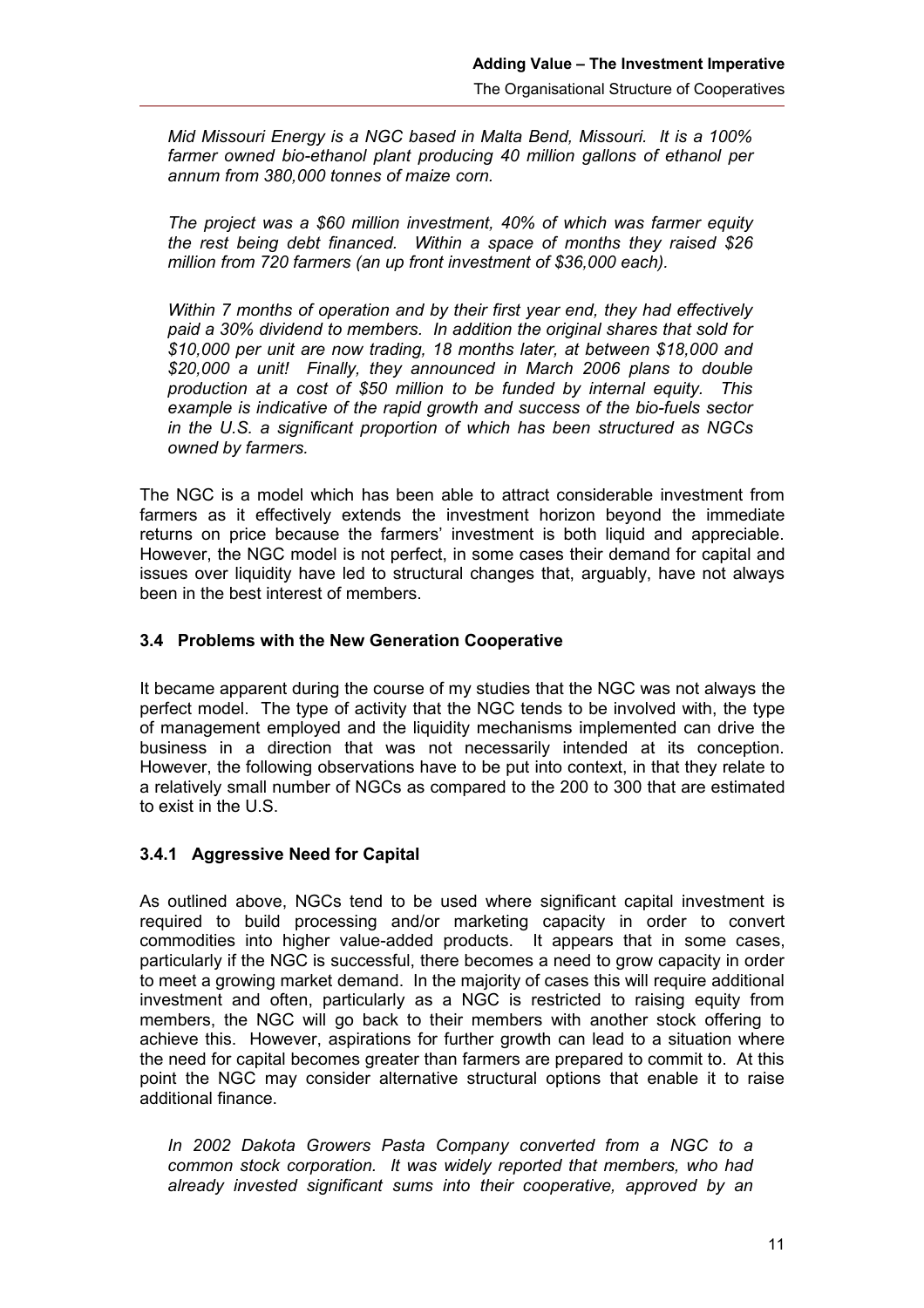*overwhelming majority to this conversion as by becoming a corporate business with stock that can be publically traded, the group would be able to attract new investors and additional capital to take advantages of new opportunities that arise.* 

*Opponents to the conversion believed that the cooperative had sold its members short, and that conflicts between investors looking for a return on their shares and producers looking for an enhanced product price would ultimately compromise the return to growers.*

*However, it appears from a conversation with Tim Dodd, President and CEO of the group, that part of the rational behind the conversion was that since the formation of the NGC disease and weather pressure had created conditions in which members were unable to grow durum wheat to fulfil their delivery obligations to the cooperative. This situation led to the cooperative having to purchase wheat on behalf of members, threatening the cooperative status of the business and creating potential tax implications from carrying out nonmember trade. In a situation when growers are no longer providing product to the NGC, a return on investment rather than a return on product price becomes the priority, in which case perhaps the conversion was in the best interests of members.* 

# **3.4.2 The 'Thin' Market**

The basic principle of the NGC is that the delivery rights/investment are tradable from one producer to another; the model is reliant on there being an active secondary market for trade in order to provide liquidity and a market value. However, the market for trade is limited because only farmers producing the same commodity are eligible to buy delivery rights. The market is further limited by geographic implications; there will be an optimum distance for delivery of product into the NGC, after which it is no longer cost effective to deliver. In addition, the members of a NGC are all involved in the same activity thus if the NGC is performing well, members will be reluctant to sell their delivery rights and conversely if the NGC is under performing, there will be plenty of sellers but few buyers. The result can be a 'thin' market for trade.

The impact of a thin market on a NGC can be acute because members are often persuaded to invest on the basis that they will be able to capture any capital growth as and when they leave. If they then discover that liquidity is limited due to a thin market they are likely to rebel and either pressurise the cooperative to increase product price at the expense of future investment or call for structural change, which in extreme cases can force a sale of the business to completely liquidate the assets. According to Professor Michael Cook from the University of Missouri, this is exactly what happened to Minnesota Corn Processors, one of the original NGCs, who in 2002 sold out to ADM as a consequence of a virtual absence of any secondary market for their stock.

#### <span id="page-17-0"></span>**3.4.3 Motivated and Aggressive Management**

One of the key factors that makes a NGC successful is that they tend to employ motivated, skilled and aggressive management to drive the businesses forward. This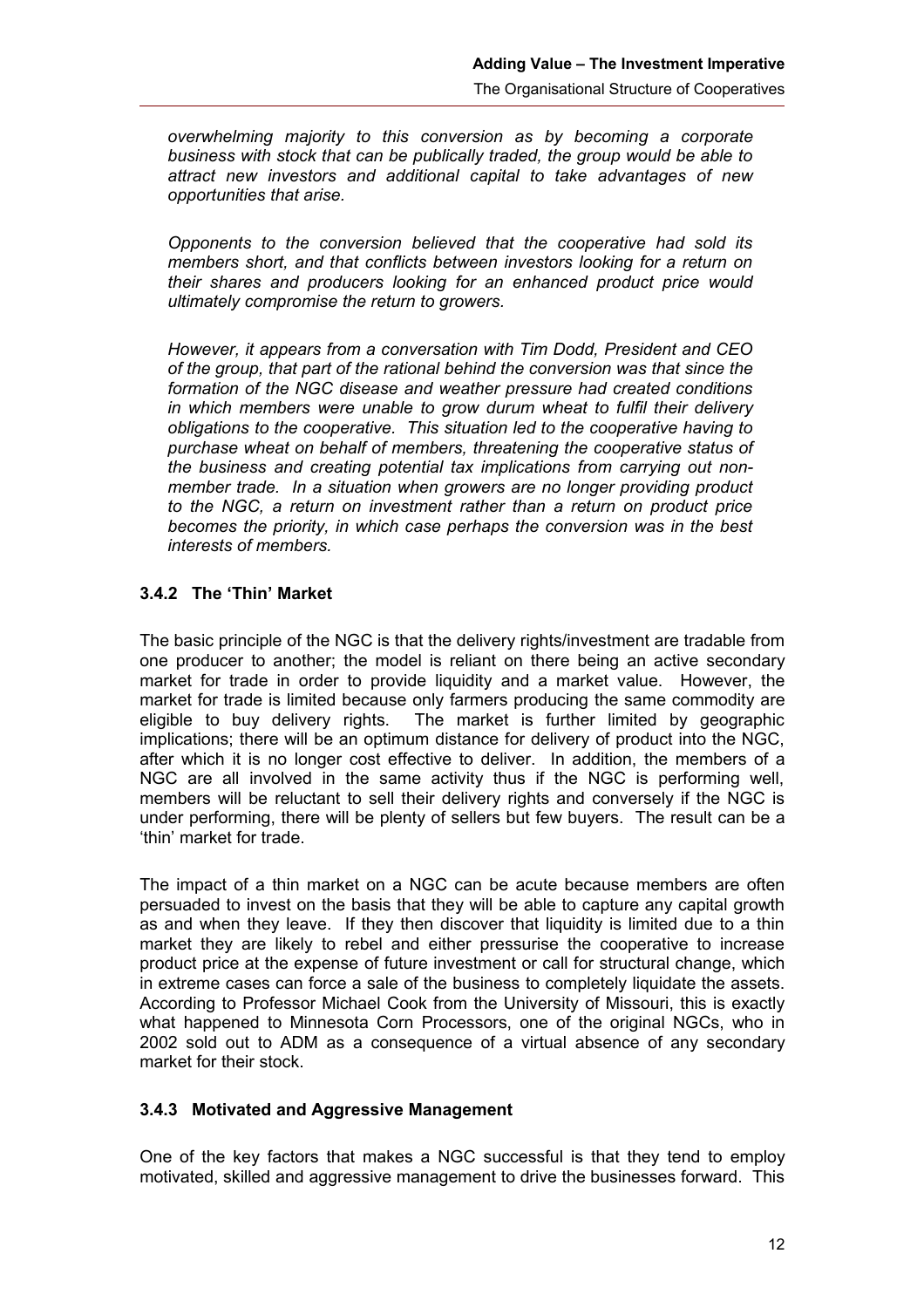is without doubt a positive attribute. However, it seems that in some cases a consequence of this was that once the original objectives of the NGC had been achieved, this type of management was unlikely to sit back and consider the job well done, they were more likely to continue to push the business in new directions, even if this was ultimately to the detriment of the members. It also appears that if management had been successful to date, the members were prepared to go along with them.

*To use South Dakota Soybean Processors as an example: A number of years ago they started to sell soy oil into a company that was converting the oil into plastics. Seen as an opportunity they decided to invest into this facility and became the majority owner. However, the demand from this facility was soon to outstrip their available supply of soy oil, which meant that they would have to buy oil from other sources. As this would be non-member trade they formed a subsidiary business as a Limited Liability Company (LLC) to carry out this trade, but, as a wholly owned subsidiary it is taxed in its own right before funds are carried back into the NGC, where they were taxed again. Therefore, to become more tax efficient they made the decision to convert the whole organisation to an LLC which meant that all income generated is only taxed once. Once they had converted to an LLC they undertook an equity drive to raise the capital required to invest into the plastics facility.* 

*According to the CEO, converting to an LLC was an expensive process and they had under-estimated the costs of doing so. In addition, to facilitate an equity drive as an LLC meant that they had to register a prospectus with the Securities and Exchange Commission at considerable cost (cooperatives in the U.S. are exempt from the need to raise a prospectus).* 

*The conversion to an LLC also meant that the 'delivery rights' were no longer valid. Members do continue to sell soybeans to the plant but this is very much at true market values, and the lack of commitment means that members can (and do) sell to other outlets if the price is better. Conversely, free of the obligation to purchase members' soybeans the group strive to buy from the cheapest source possible.*

*It appears that the whole premise of this conversion is that the plastics business will be successful, otherwise the conversion process and the costs involved would have been a waste of time. At the time of the visit, it was not clear whether this was the case or not. However, whilst the results of the investment may be extremely successful, it seems that South Dakota Soybean Processors have become an investment vehicle rather than being a cooperative intent on enhancing its members' price for soybeans.*

#### **3.4.4 Driven by Support Schemes**

It emerged in conversations with the managers of two recently formed NGCs, that the decision to structure the business as a NGC was driven entirely by the availability of specific support for NGCs from both federal and state sources, including the 50% tax credits available to members. It was clear that neither group adhered to NGC principles and one group actually admitted that if they had formed after 2003, when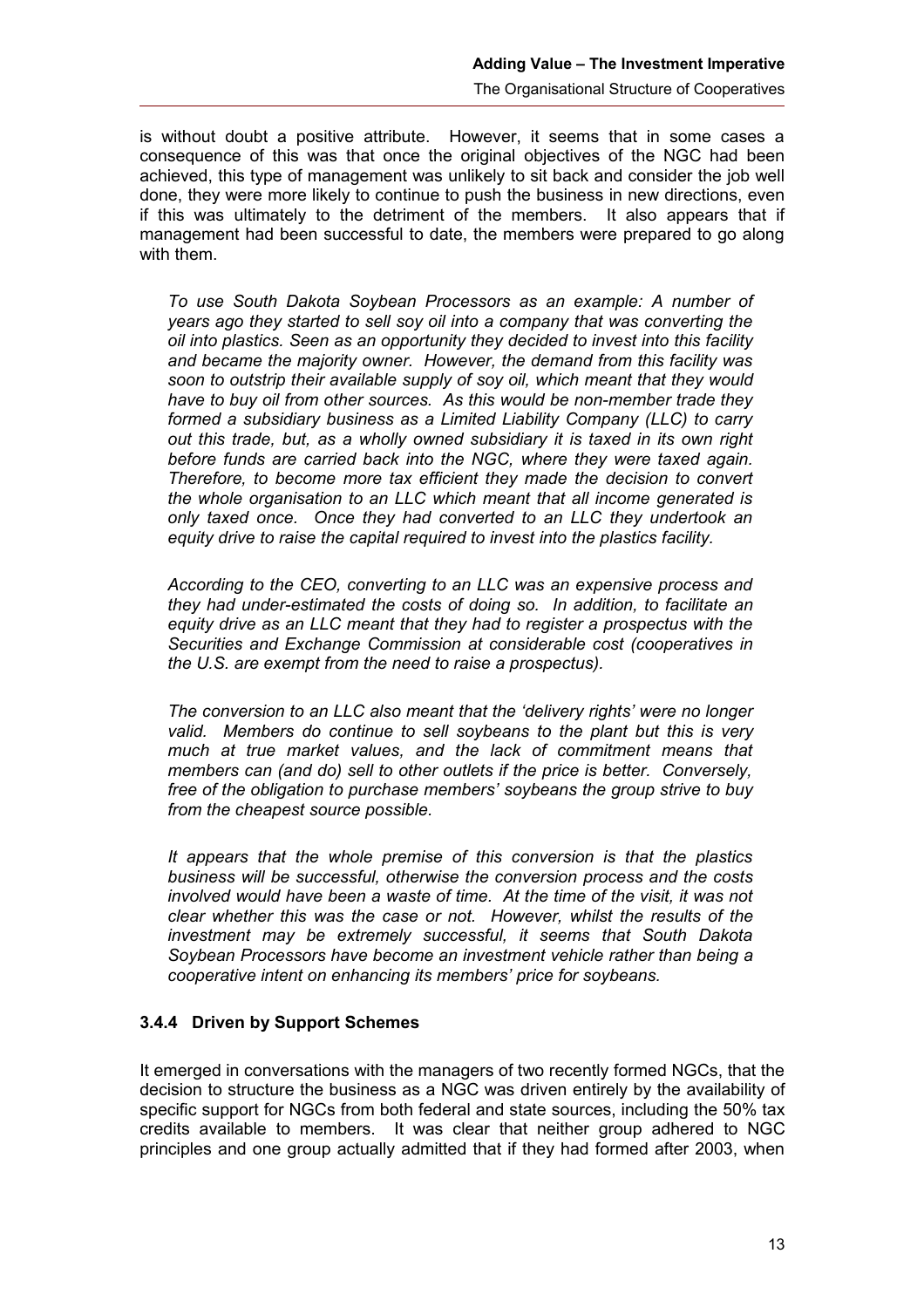State legislation was changed to allow other cooperative models access to grants and support, they would have formed as a Limited Liability Company.

#### **3.5 The Federal Structure**

Another common structure in the U.S. is the Federal Cooperative owned by a number of smaller (local or regional) cooperatives providing greater scale and often a national presence to better fulfil a function over and above that which can be achieved on a local basis. Some of the largest Cooperatives in the U.S. operate on a federal basis, such as Land o' Lakes and Ag Processing Inc.

*Ag Processing Inc. (AGP) is a farmer-owned cooperative based in Omaha, Nebraska that specialises in the procurement, processing and marketing of grains and grain products, principally soy beans. It was formed in 1983 through the merger of two regional cooperatives and today is owned by over 200 local cooperatives representing over 250,000 farmers throughout the Midwest and six regional cooperatives representing farmers throughout the U.S. and Canada. AGP is the largest 'cooperative' soy bean processing company in the world and the leading supplier of refined vegetable oil in the U.S.*

It is clear that the federal structure can provide significant benefits whilst retaining the identity of local cooperatives, a factor that is often very important to local farmer members. However, the fact that the members of the local cooperatives are effectively disconnected from the federal group can lead to problems of transparency. Many local cooperatives do not openly show the contribution provided by its federal group as ring fenced income. This means that their farmer members will not always appreciate the value being generated by the federal and in some cases will not appreciate that the value provided by the federal group is actually covering up the poor performance of a local cooperative.

In addition, and as a result of poor performance, many local cooperatives are now consolidating with others resulting in organisations that have generated significant scale in their own right leading them to question whether they need the federal cooperative structure anymore. AGP are addressing these issues to some extent by forming, where possible, relationships directly with farmers.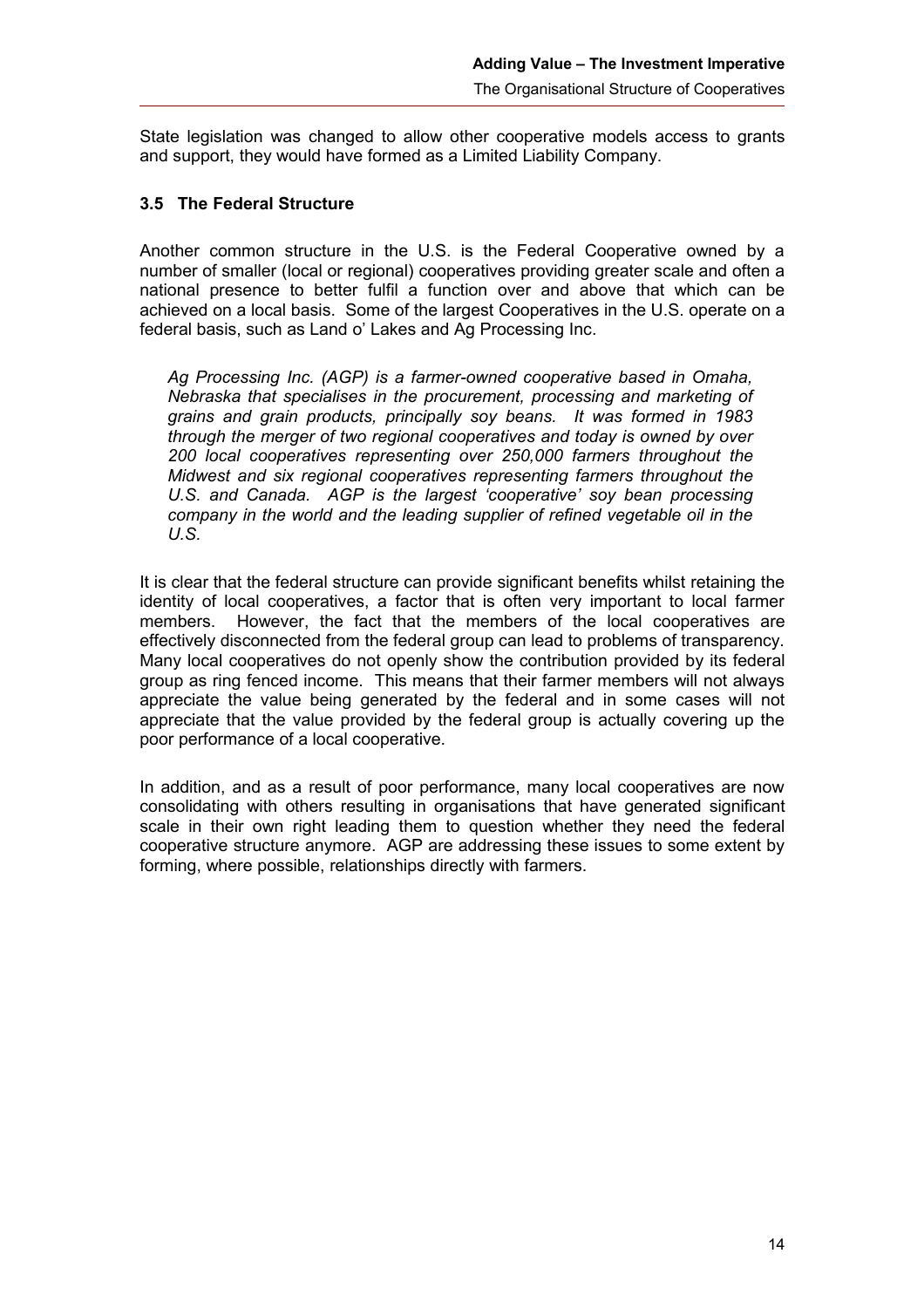#### **3.6 Base Capital Plan**

An important principle of the cooperative model is keeping investment in proportion to use, the rationale being that if the investment is not aligned to use, conflict can potentially occur between those who are looking for a return on product price and those who are looking for a return on investment.

In many cases, when members invest capital into their cooperative the criteria for such investment is based on their current usage. For instance, in UK milk cooperatives capital is accumulated from members via a levy on every litre of milk produced. However, this can potentially lead to problems in the future because whilst the accumulation of investment is in proportion to a members' use of the cooperative today, over time as a member's use increases or decreases, the investment will effectively become disconnected from use, unless a mechanism exists to maintain proportionality on an ongoing basis.

A base capital plan is a capital management technique that encompasses both accumulation and redemption of capital from members and keeps capital investment in proportion with members use. The base capital plan is used by numerous U.S. cooperatives, including CoBank and Dairy Farmers of America (DFA).

*For example, DFA have established a base capital plan over 10 years where members have to achieve a target investment of \$1.75 per hundred weight of milk delivered. In order to achieve this target, DFA retains 10 cents/cwt from under funded members until their base capital reaches \$1/cwt, after which members are entitled to receive 20% of earnings in cash and 80% as DFA capital account credits until the base target is achieved. Once the base capital target is achieved in full, members receive earnings in full. If a member's production increases they are required to increase their target investment and conversely if production decreases their investment is redeemed to meet their new target.* 

#### **3.7 Observations and Conclusions from the United States**

- The New Generation Cooperatives have without doubt re-invigorated the cooperative sector in the U.S. since the late 1980s, providing a vehicle that has encouraged investment and as a result has enabled farmers to create and capture significant value from the rest of the supply chain. In particular, the impact of NGCs in the bio-ethanol sector is phenomenal, returning extraordinary benefits back to their farmer members. With such returns being generated it is interesting to speculate on how important the supply of feed stock is to their members now as opposed to the generation of returns on investment.
- The capital investment in a NGC is not redeemable, it can only be traded out; therefore it is permanent equity capital which provides distinct financial advantages when compared to the quasi equity/debt that exists in many cooperatives.
- The NGC, whilst providing significant benefits to the farming sector, is not without its problems. The potential and impact of these issues should be understood by the executive, board and, most importantly, the members.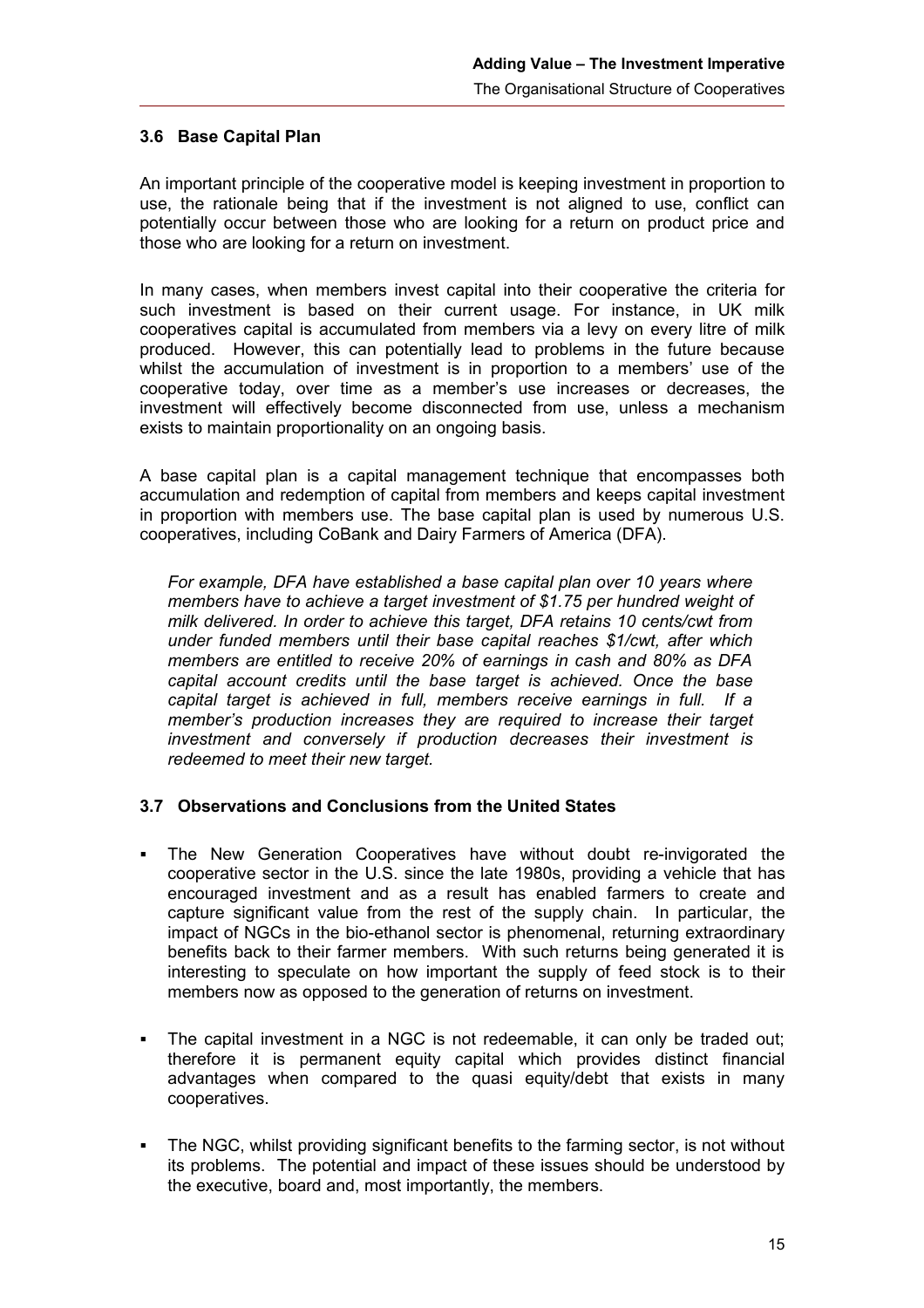- The NGC is a model that has encouraged significant capital investment in the U.S. and is a model that could provide significant benefit to farmers in the UK. Both the English Farming & Food Partnerships (EFFP) and the Scottish Agricultural Organisation Society (SAOS) have key roles to play in promoting and assisting in the development of the NGC structure within the UK.
- The amount and level of support offered to cooperative businesses and to members of cooperatives in the U.S. is considerable. Support aimed specifically at the NGC has clearly encouraged the development of this model.
- Scale of cooperatives is important; comparisons of the UK FCB sectors compared to the U.S. and Europe is stark, the UK is a long way behind other parts of the world. The federal cooperative structure is one way in which the advantages of scale can be captured whilst still retaining localised recognition and ownership.
- It is apparent that the U.S. cooperative sector has a much greater understanding of organisational issues that can effect cooperative businesses and as a result have developed models that are able to overcome some of these issues. It is important that cooperative businesses and those that provide support to cooperative business improve their understanding of cooperative organisational structures.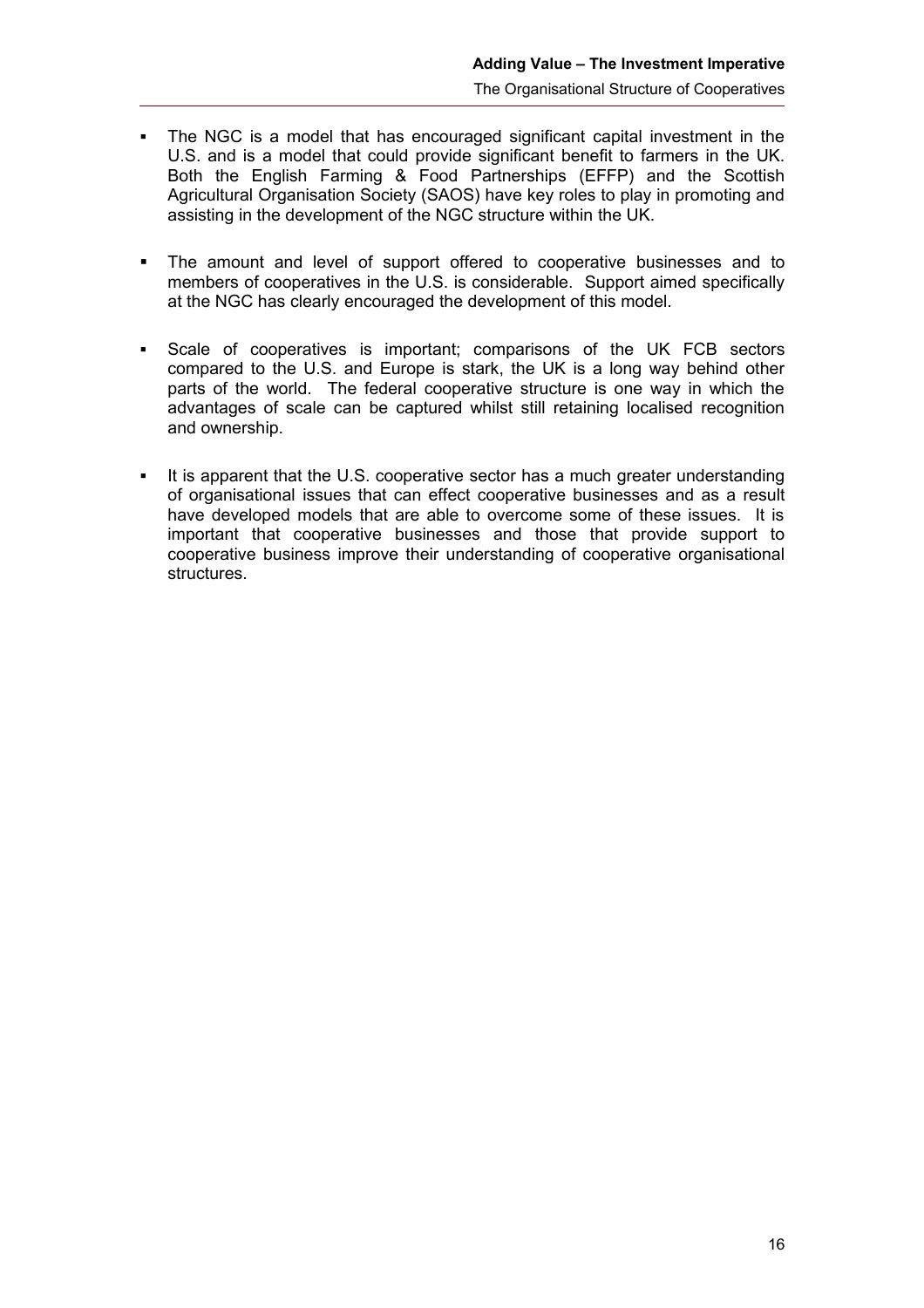# **4. CANADA**

#### **4.1 Background**

According to the latest data there are 247,000 farms in Canada with 89.9 million acres in production. Average farm size is 676 acres and farms with annual sales over CA\$250,000 account for 14% of all farms. In 2001 the Canadian farming sector generated gross receipts of CA\$38 billion. In comparison, agricultural cooperatives generated CA\$14 billion of sales. There are 1,331 cooperatives in Canada operating on behalf of 390,000 members creating CA\$1.2 billion in net value added per annum.

## **4.2 New Generation Cooperatives**

Akin to the U.S. the Canadian Cooperative sector is providing greater benefits to their members compared to the UK. Across the board they are adding more value to their members' production. The uptake of the NGC model has been somewhat slower than in the U.S. a factor which Murray Fulton, an economist at the University of Saskatchewan, puts down to the lack of Government and industry support for FCBs compared to the U.S. However, there is a feeling that they are on a cusp of change and that Canada will see a rapid development of NGCs over the next few years.

*LeRoy Agri-Pork Cooperative is a NGC located approximately 100 miles east of Saskatoon. It is unusual because local arable farmers invested into the cooperative to build four hog finishing barns which they rent to a local large scale hog producer. However, this is not as strange as it first appears because by doing so they were able to sustain the production of hogs within the region which guaranteed them a secure market for their grain. In fact the delivery rights linked to the investment of the NGC provide the members with a contract to deliver feed barley or wheat to the hog producers feed mill. In addition the arrangement has provided economic stability for their community; the combined operation employs over 100 people and has an annual payroll of CA\$3 million.*

One of the founding members of LeRoy Agri-Pork is also a member of his local cooperative grain store and retail store. He believed passionately that collaboration was vital to provide the infrastructure required to retain social cohesion within the small community in which he lived. He wanted to farm, but he also wanted to live in a vibrant community.

Murray Fulton believes that the development of the cooperative sector requires various aspects to line up, including: Government support, a passionate facilitator, an enabling environment, an understanding of cooperative structure and a crisis to actually motivate the industry to act, leading to the assertion that perhaps a lack of cooperative development is due to that fact that life is not quite hard enough yet!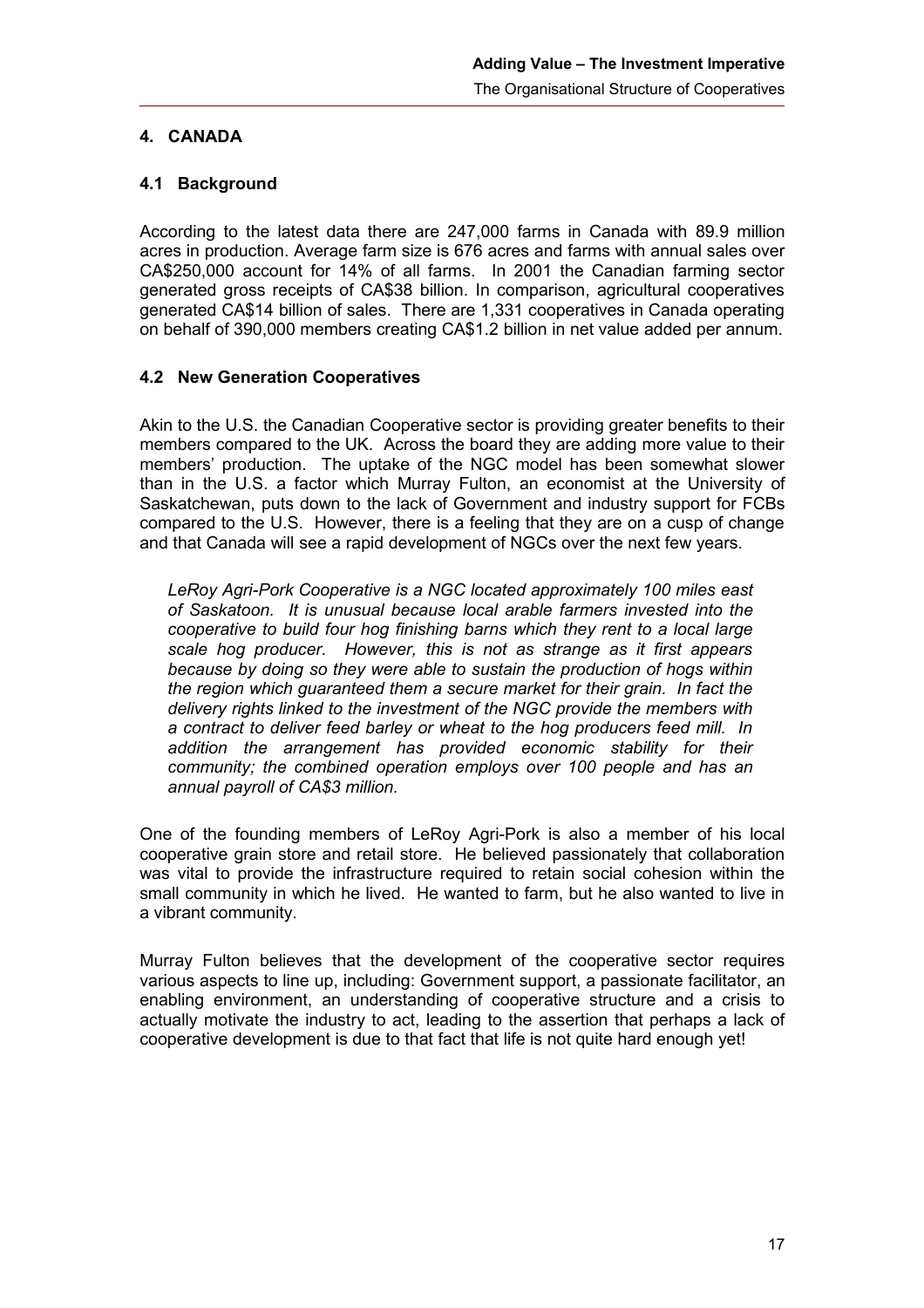# **4.3 Observations and Conclusions from Canada**

- A network of support and understanding from Government, financial institutions and support networks can make a significant difference to cooperative development. Cooperatives will develop where there is a market need without intervention, but where intervention, particularly from Government, is observed there are greater levels of collaboration, increased benefits and more innovative cooperative structures.
- The impact of cooperatives and collaborative activity on rural economic and social development is considerable. A factor that is relatively easy to measure in both Canada and the U.S. as the divide between rural and urban economies is clearly defined compared to the UK where the rural and urban economies are intrinsically mixed. The Canadian cooperative sector appears to put great emphasis on the social benefits of collaboration when lobbying Government and other bodies in order to generate greater support.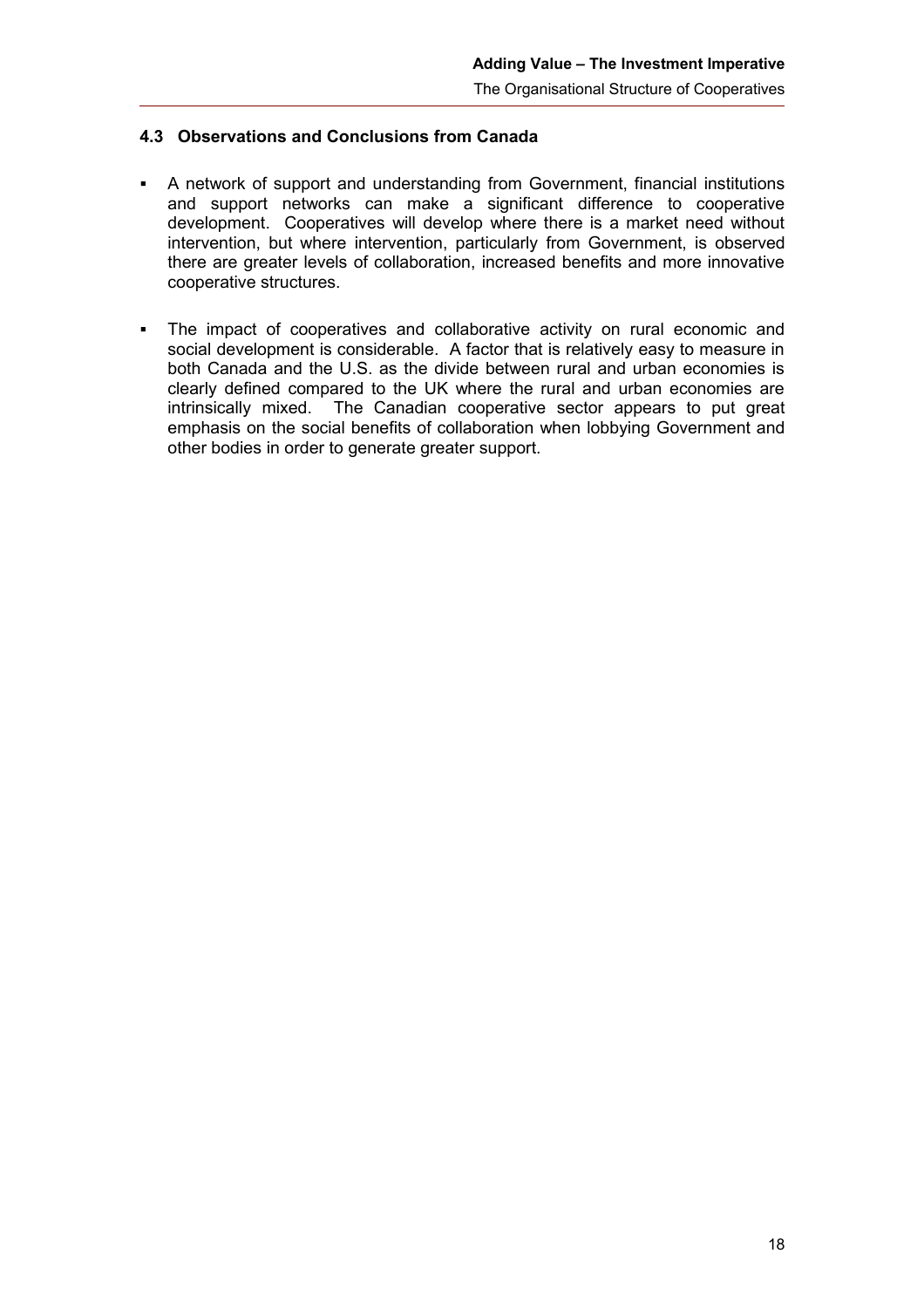### **5. IRELAND**

#### **5.1 Background**

There are 140,000 farms in Ireland with 10.6 million acres in production. Average farm size is 78 acres and only 55% of farmers describe farm work as being their sole occupation. In 2005 the estimated output of the agricultural sector was  $\epsilon$ 4.9 billion. In comparison, agricultural cooperatives generated circa €11.9 billion of sales (2003). There are approximately 60 agricultural cooperatives in Ireland operating on behalf of 130,000 members.

Most of the large cooperatives in Ireland are multipurpose, dominated by the milk sector. Today there are 32 dairy/multipurpose cooperatives, but 4 to 5 of these control 60 to 70% of milk processing and supply of inputs to farms. These top 4 to 5 include organisations such as Kerry Foods, Glanbia and Dairygold that have all become multinational food businesses.

The development of cooperation in Ireland is different from other parts of the world, in that the cooperative movement was initiated by one person, Horace Plunkett, who began to develop cooperatives in the 1880-1890s. By the turn of the century there were over 400 cooperatives across Ireland. Over the years for various reasons cooperatives have merged and consolidated to the relatively small number seen today. A key driver in the establishment and role of cooperatives in Ireland is their reliance on an export market for their products; this reliance has also perpetuated a need in some cases to diversify into other market segments and to establish an operational presence in other countries. It has been this drive that has led some cooperative businesses to seek external equity, by floating the business on the stock exchange, as a way in which to finance their growth strategies. As Kerry Foods succinctly puts it, a successful business requires a robust strategy, the capability to deliver and capital – if any one of these factors is missing the business at best will stagnate and at worst will fail.

# **5.2 The Cooperative/PLC hybrid**

Ireland pre 1973 was a very poor country; agriculture formed an important part of the economy but was reliant on exporting 80% of product produced. However, in 1973 Ireland joined the Common Market and this was hugely significant as it opened up access to the European markets. The impact on the dairy industry was phenomenal, massive increases in milk prices and therefore milk volumes (10% per annum). But in 1984 quotas were introduced which effectively capped further growth.

By the mid 1980s there were only five major cooperative groups operating in the dairy sector and these essentially had two options, to stagnate or do something different, but to do something different would require capital.

Kerry Foods was the first group to consider the hybrid model. They had developed a strategy to become an international food company, a plan that would require significant capital to achieve, capital that they believed members would be unable to provide. In 1996 following a period of lobbying to change the laws in order to make the necessary changes, the Kerry Group PLC was formed. This conversion paved the way for others to follow.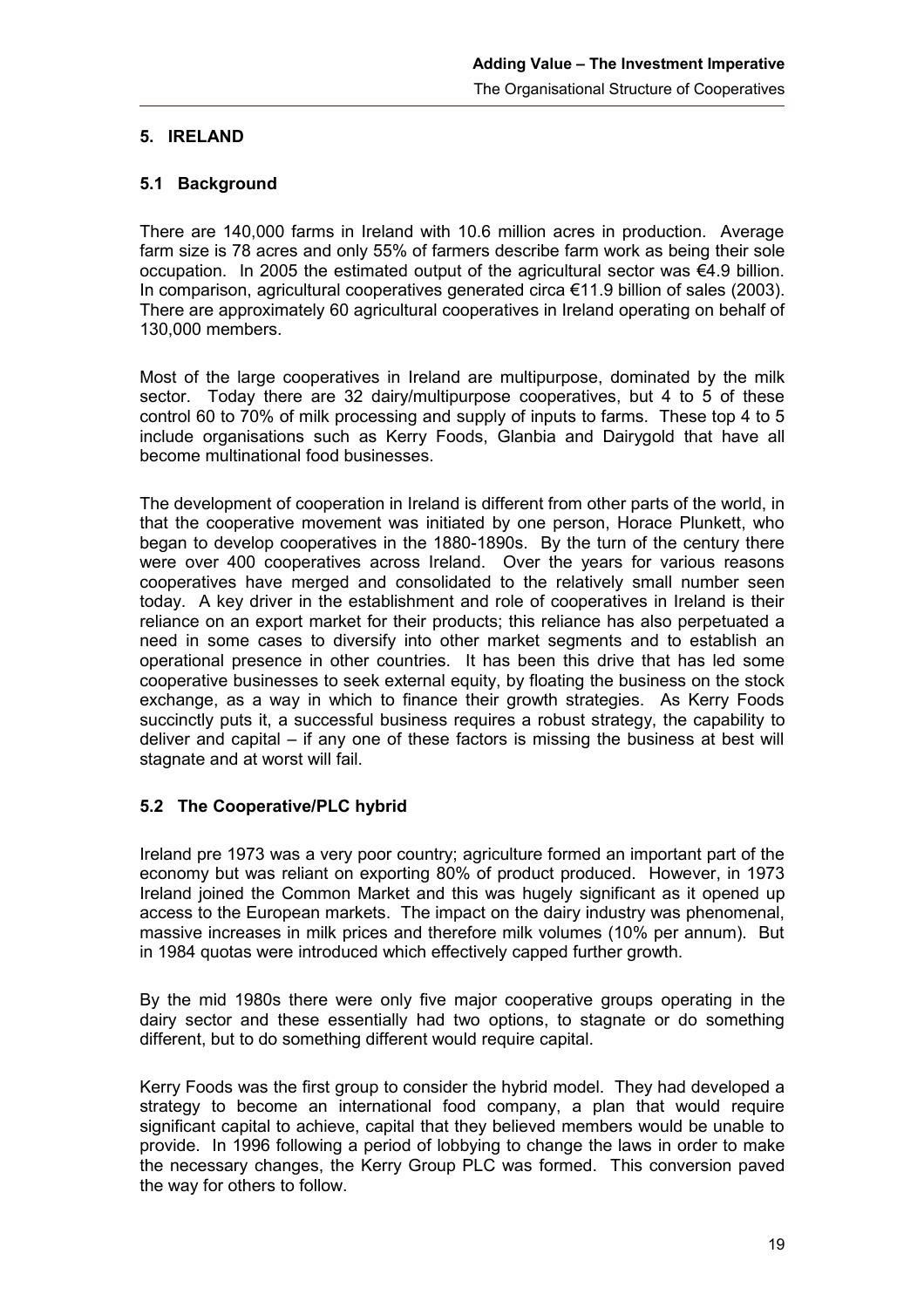#### **5.2.1 Kerry Foods**

In 1986 Kerry Cooperative was issued with £90 million worth of shares from the Kerry Group PLC in return for its assets and undertakings. However, before this issue was made, Kerry Cooperative made a 2 for 1 share split of cooperative shares – effectively doubling the number of cooperative shares.

Members were then invited to purchase 1 Kerry Group share for each cooperative share that they held for 35p. In addition, they were invited to purchase 1 Kerry Group share for every 80 gallons of milk supplied for the same price. Then in October 1986 the Kerry Group floated on the stock exchange at a launch price of 52p. The members of the Kerry Cooperative became shareholders both through their interest in the cooperative and also as direct shareholders of the PLC. At this stage 90% of the PLC was owned by the cooperative and 10% floated. There is not room in this report to chart the incredible growth of the business from this beginning except to note that today the Kerry Group has a market capitalisation of €3.6 billion and a share price of €19.66.

When Kerry Foods went public, it was written into the cooperative rules that the cooperative share of the group could not fall below 50%. However, over time, this rule became restrictive in that it prevented the Kerry Group from raising any further funds from the market place. In addition members of the cooperative were beginning to raise concerns that the value of the group which resided in the cooperative was not liquid; they could not get their hands on it. As a result it was agreed in 1996 to change this rule to state that the cooperative share could not fall below 20%. At the same time the cooperative instigated a share exchange program, which in simple terms distributed the PLC shares held by the cooperative directly to members, effectively liquidating the value locked up in the cooperative. It is said that during the first share exchange 100 Kerry farmers were made millionaires over night!

Today the Kerry cooperative only owns 28% of the plc, but it is estimated that at least half of the plc is still owned by farmers either through their cooperative shares or as individual Kerry Group shareholders. Incredibly, since the share exchange programme began in 1996 the proportional residual value of the cooperative's holding has increased from €312 million (with a 52% holding) to €825 million today (at the current 28% holding).

Undoubtedly, the Kerry Group has been remarkably successful. Since the floatation revenue has increased from €337 million to €4.4 billion in 2005 and earnings per share have increased from 7.6 cents to 132 cents over the same period. However, there is a question whether the Kerry Group has moved too far away from its roots; how important are its current milk producers to its overall strategy? As a PLC business can it justify to its shareholders, the majority of whom are not current dairy producers, paying an above market price for milk. It appears that all the while the group is performing and generating a healthy cash flow, that it is able to pay (or slip under the radar) an acceptable milk price and keep its shareholders happy as the impact of milk price on the bottom line is not significant. However, this strategy is reliant on continued growth, as and when the group's performance begins to falter, it is likely that attention will turn to milk price as a way in which to cut costs within the business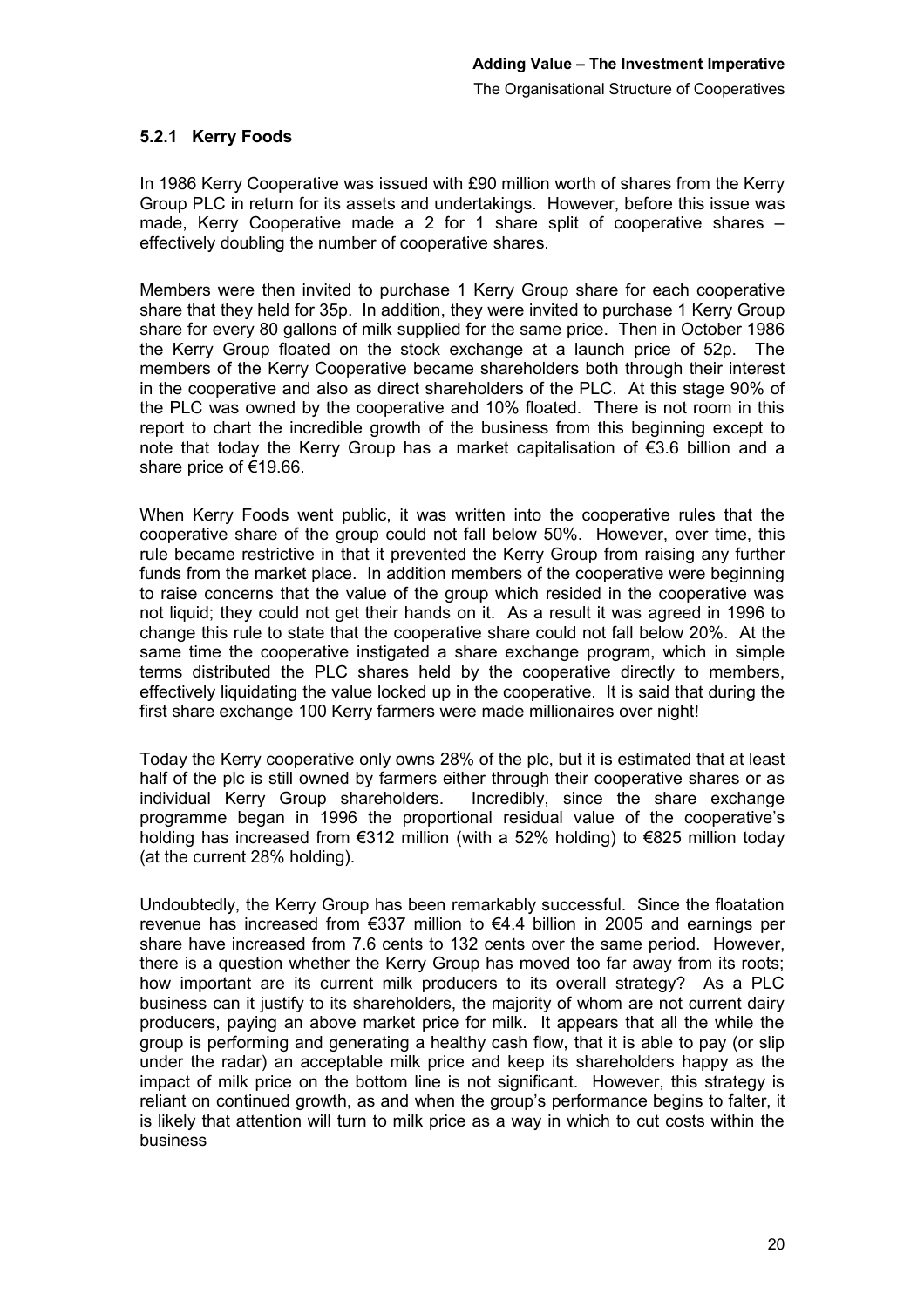## **5.2.2 Glanbia**

Glanbia is the result of a merger between Avonmore and Waterford in 1997, both of which were already hybrid cooperatives/PLC. But as compared to Kerry, the Glanbia cooperative still retains the majority shareholding of the PLC, and it seems that they are determined that this remains the case. The farmers realise that the cooperative is nothing without the PLC, and therefore there is little point in liquidating their PLC shares for a short term gain. Apparently, it was recently suggested that the cooperative sold 3% of its shareholding to raise funds to prop up the milk price, but members refused, indicative of the fact that members do take the long term view. However, the same issues of milk price versus shareholder returns still remains, an issue that is perhaps more acute for Glanbia than Kerry as performance has lagged since the merger.

## **5.2.3 Dairygold**

Dairygold was formed in 1990 through the amalgamation of two large cooperatives, Ballyclough Cooperative Creamery and Mitchelstown Cooperative Agricultural Society. Up until very recently they were a traditional Irish multipurpose cooperative with a portfolio that included milk processing, consumer foods and input supply. However, over a number of years they had also accumulated a significant property portfolio and chain of home stores.

Last year, in answer to concerns over the risks that 'non core' cooperative business could have on the group and to enable members to unlock some of the wealth in the cooperative, they went through a major structural change (only a third of Dairygold members are active dairy producers). The 'non core' activities (property, home stores and consumer foods) were separated off into a subsidiary company called Reox Holdings plc whilst the traditional cooperative activities remained in the cooperative. Twenty five percent of the subsidiary shares are held by the cooperative and the rest were spun out to members on the basis of three Reox shares for every four held in the cooperative. Currently the shares have not been listed but are tradable on a grey market.

This change appears to have worked well; the cooperative has been able to focus on core activity for the benefit of its members, whilst Reox holdings has been able to concentrate on the maximisation of profits. The two tier structure has reduced the level of potential conflict between trading and non trading members. Surprisingly, the consumer foods division has been included within Reox holdings when it might have been expected that this division remained within the cooperative particularly where the product portfolio relates directly to the marketing of milk.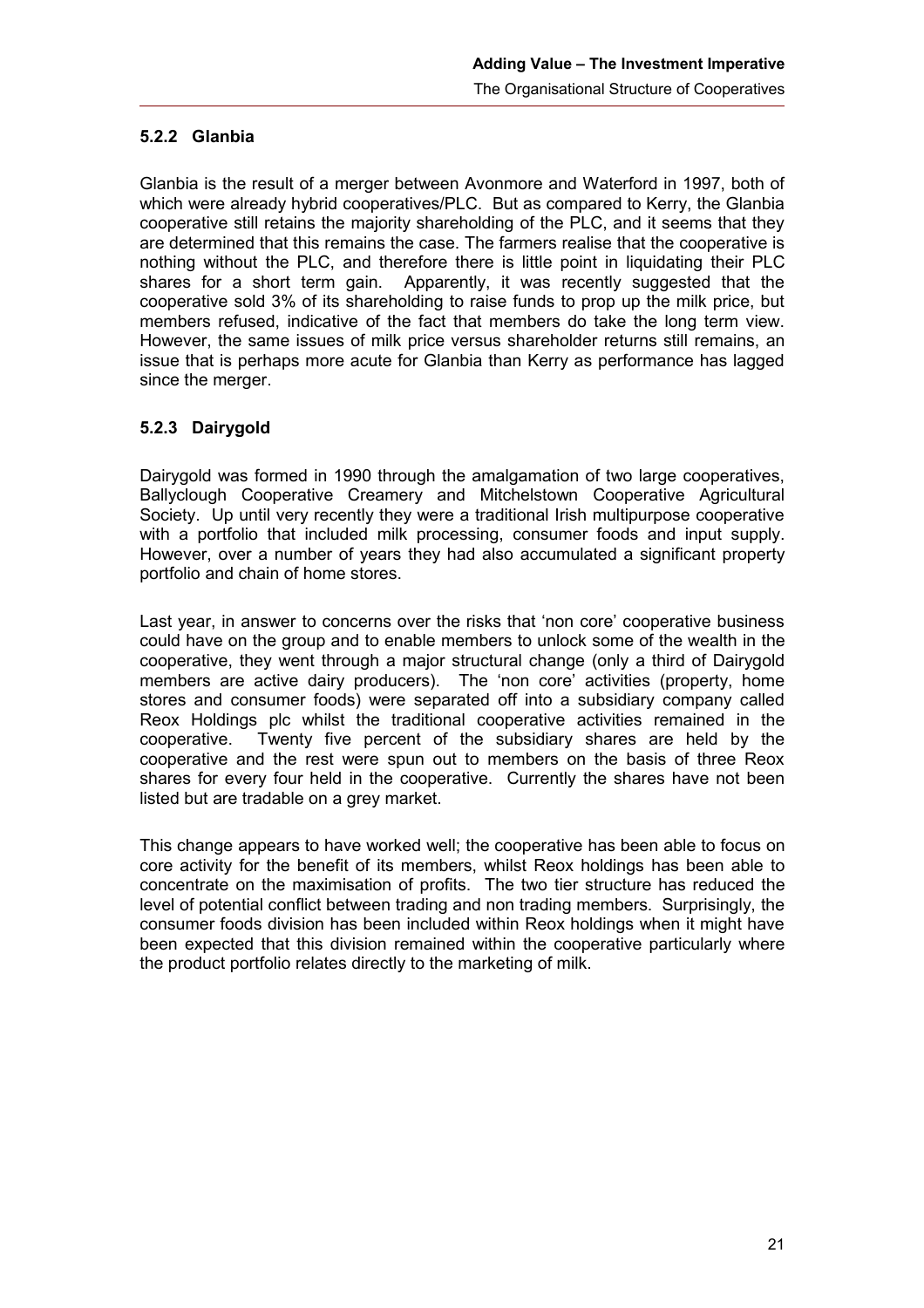### **5.3 Observations and Conclusions from Ireland**

- In stark contrast to the UK, the agricultural sector in Ireland is dominated by cooperatives, many of which offer a wide portfolio of services. To a large extent the growth of the cooperative sector has been a result of Ireland's reliance on the export market, a phenomenon also seen in countries such as New Zealand and Australia.
- A number of cooperatives in Ireland have restructured to facilitate external investment. This has without doubt led to some becoming major successful international businesses.
- There is a debate as to whether the Cooperative/PLC hybrid actually benefits agricultural producers today. Are they really still cooperatives? For instance, the business portfolio of Kerry Foods is a long way removed from dairy production in County Kerry.
- However, groups such as Kerry Foods and Glanbia have provided processing and marketing facilities in Ireland that would have been unlikely to exist without them. They have also made a lot of farmers (particularly founding members) very rich and lastly, the cooperatives still realise substantial value through their PLC shareholding, although lack of liquidity structure within the cooperative itself implies that members cannot directly access the wealth captured by the cooperatives.
- Given the success achieved, it is very difficult to argue that the cooperative/plc approach is wrong and that it has not been in the best interest of farmers. We have to consider what might have happened if they had not chosen to raise investment from external sources. A lack of capital may well have led to static or even failed cooperative businesses. Which is the better option, relinquishing ownership and control rights but having a share in a successful business or retaining full ownership and control rights in a failing cooperative?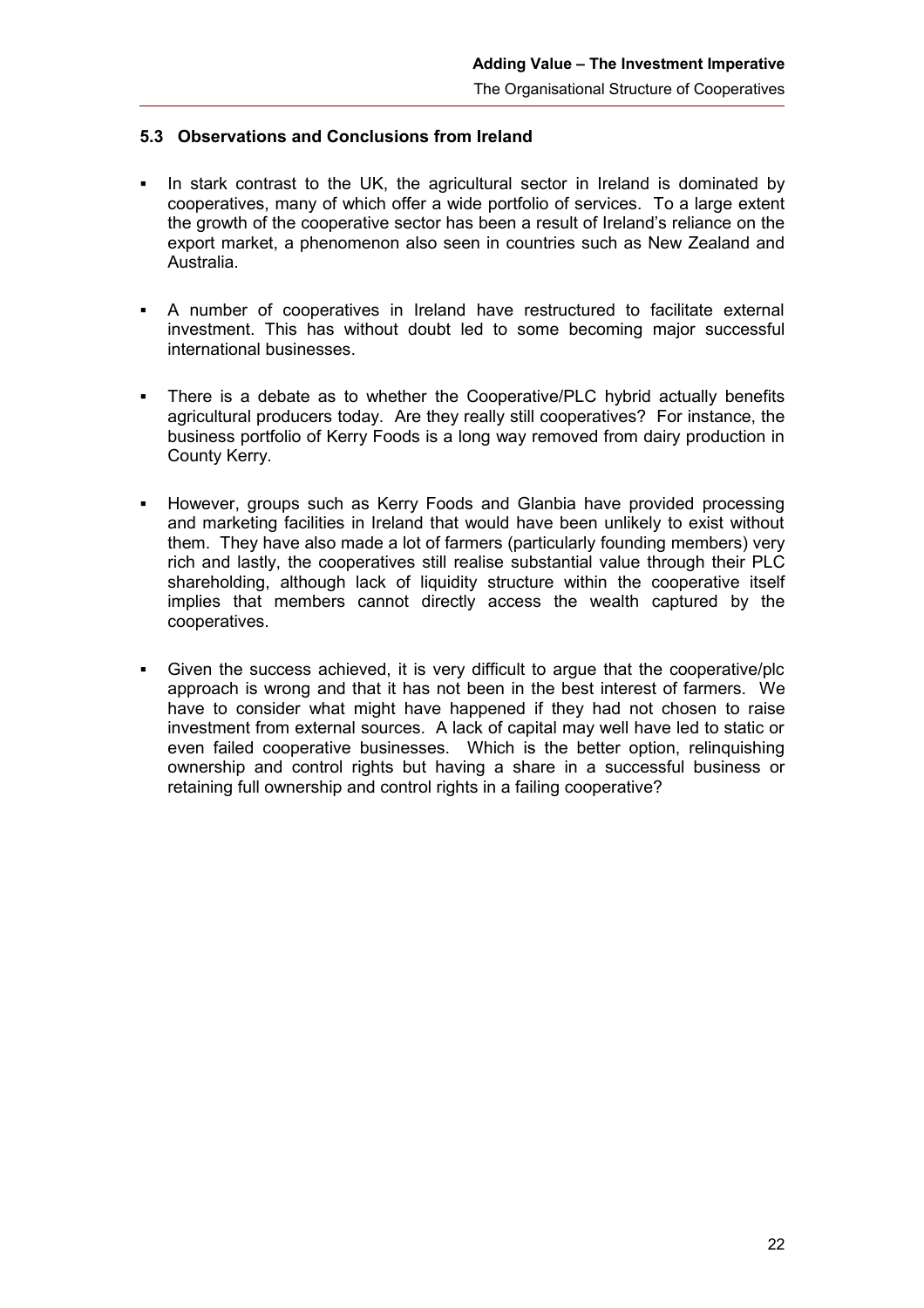#### **6. CONCLUSIONS AND RECOMMENDATIONS**

It is imperative that UK farmers work together to both create and capture greater value from the food chain. However, we have to recognise that compared to other countries we do not have a history of developing cooperatives such as Campina, Danish Crown or Ocean Spray into multinational businesses which took place over many decades. This means that for the UK to achieve similar positions, significant investment will be required over a short space of time, that in some cases will require amounts over and above the immediate return realised on product price.

The risk is that some collaborative businesses will be unable to access the finance that they need to implement their strategies to the full and as a consequence opportunities will be lost. Therefore, it is crucial that both farmers and their FCBs understand, consider and embrace organisational models that will provide the maximum opportunity to raise the levels of investment required.

In many cases this is likely to mean adopting structures that are more investor orientated than UK collaborative businesses have traditionally been in the past.

The New Generation Cooperative (NGC) is one such model which has been able to attract considerable investment from farmers as it effectively extends the investment horizon beyond immediate returns on price because the farmers' investment is both liquid and appreciable. The NGC model is not perfect, in some cases their demand for capital and issues over liquidity have led NGCs to convert to other investor orientated forms. Nevertheless it is a structural form that could provide significant benefit to farmers in the UK.

The attractiveness of the NGC model is that it has been able to introduce investor orientated mechanisms while still retaining fundamental cooperative principles, i.e. that investment, operational risk, benefits gained, or losses incurred are shared equitably by its members in proportion to their use of the cooperative's services, and that a cooperative is democratically controlled by its members on the basis of their status as member-users and not as investors in the capital structure of the cooperative.

My study demonstrates that these principles should always remain as the starting point in any FCB development for the simple reason that once other 'outside' sources of capital are introduced or if a members' investment is not aligned with their use of the FCB then ownership and member benefit are likely to become diluted plus a conflict is likely to arise between those who are looking for a return on the service provided by the FCB (i.e. milk price) and those that are looking for a return on investment.

However, given the level of capital investment that will be required in some instances coupled with the short timescales in which UK FCBs need to deliver, if we rely solely on investment from farmers, who in many cases are unable to afford it, then there is a real risk that FCBs will be or will become under capitalised, which at best will lead to stagnation and at worst failure. Therefore, we must remain open minded to other solutions which in some cases are likely to include bringing in external investment.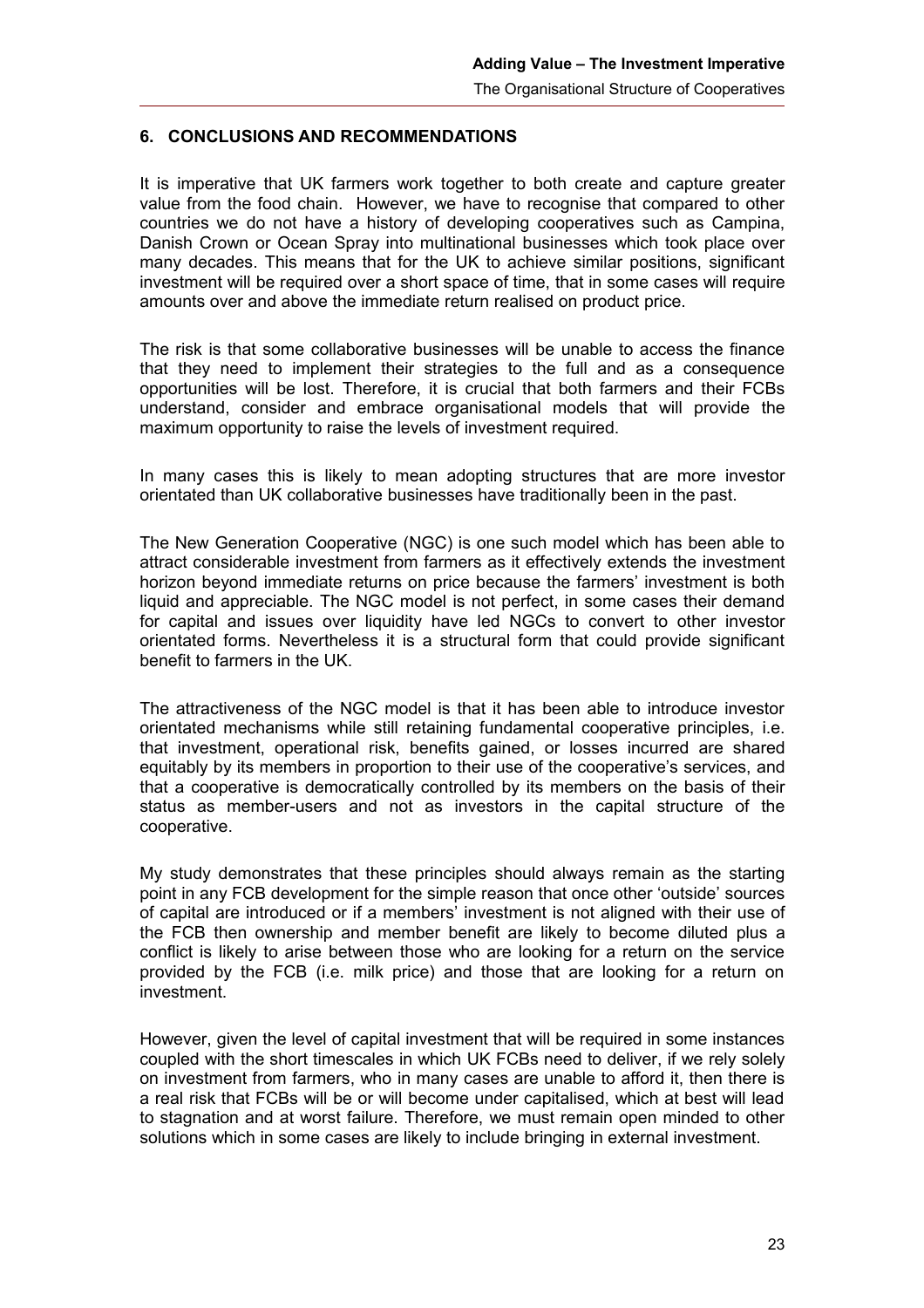However, bringing in external investment, whether through listings on public financial markets or through private equity, will impact on ownership and control rights and ultimately on the benefits realised. There is an argument that once a cooperative business embarks on this route it becomes inevitable that it will eventually evolve from a cooperative to an investor owned firm. For that reason it is imperative that the board and executive understand the medium to long term implications of whichever route a FCB takes in terms of its organisation of capital structure and communicates that understanding to their members.

My vision: is that if we can successfully introduce more innovative models into the UK, and I am already working with several FCBs as a result of my travels, then perhaps in ten years time UK FCBs will be leading the world.

#### <span id="page-29-0"></span>**Recommendations:**

- Support for the collaborative sector in the U.S. and to a lesser extent in Ireland has had a major impact on the development of cooperatives. It is unlikely that farmers in the UK are any more or less likely to accept collaborative action than those in the U.S., yet the U.S. has a much more buoyant cooperative sector than the UK. Government and industry support through delivery bodies such as the English Farming and Food Partnerships (EFFP) and the Scottish Agricultural Organisation Society (SAOS) is imperative to drive the collaborative sector forward.
- Compared to other countries around the world, the UK lacks a research and knowledge base that is able to challenge the structure of FCBs and to provide innovative new thinking on the role that FCBs can play within the supply chain. There is a real need and opportunity for industry, academia and supporting bodies to collaborate through formalised groups to generate new ideas and encourage coordinated solutions which unlock value from supply chains.
- The interest, understanding and engagement of financial institutions with FCBs in the UK is relatively low compared to other countries. For example, the UK does not have cooperative banking facilities such as CoBank in the U.S., Rabobank in the Netherlands and Crédit Agricole in France that have undeniably played an important role in the development of FCBs in their respective countries. Given the investment imperative facing UK FCBs today, it is important that the finance sector is encouraged to engage further with them and that consideration is given to new innovative solutions to ensure that they are properly capitalised.
- The policy framework surrounding FCBs in the UK has some inherent advantages, particularly in terms of tax treatment. However, given the investment imperative, it is questionable whether the policy framework is now fit for purpose. Some progress has already been made by EFFP and SAOS in consultation with the Financial Services Authority and HM Treasury, but further change will be necessary to support the development of the UK FCB sector.
- In the U.S. the provision of support from government in the form of grants, loan guarantees and tax breaks/incentives has had a considerable and positive impact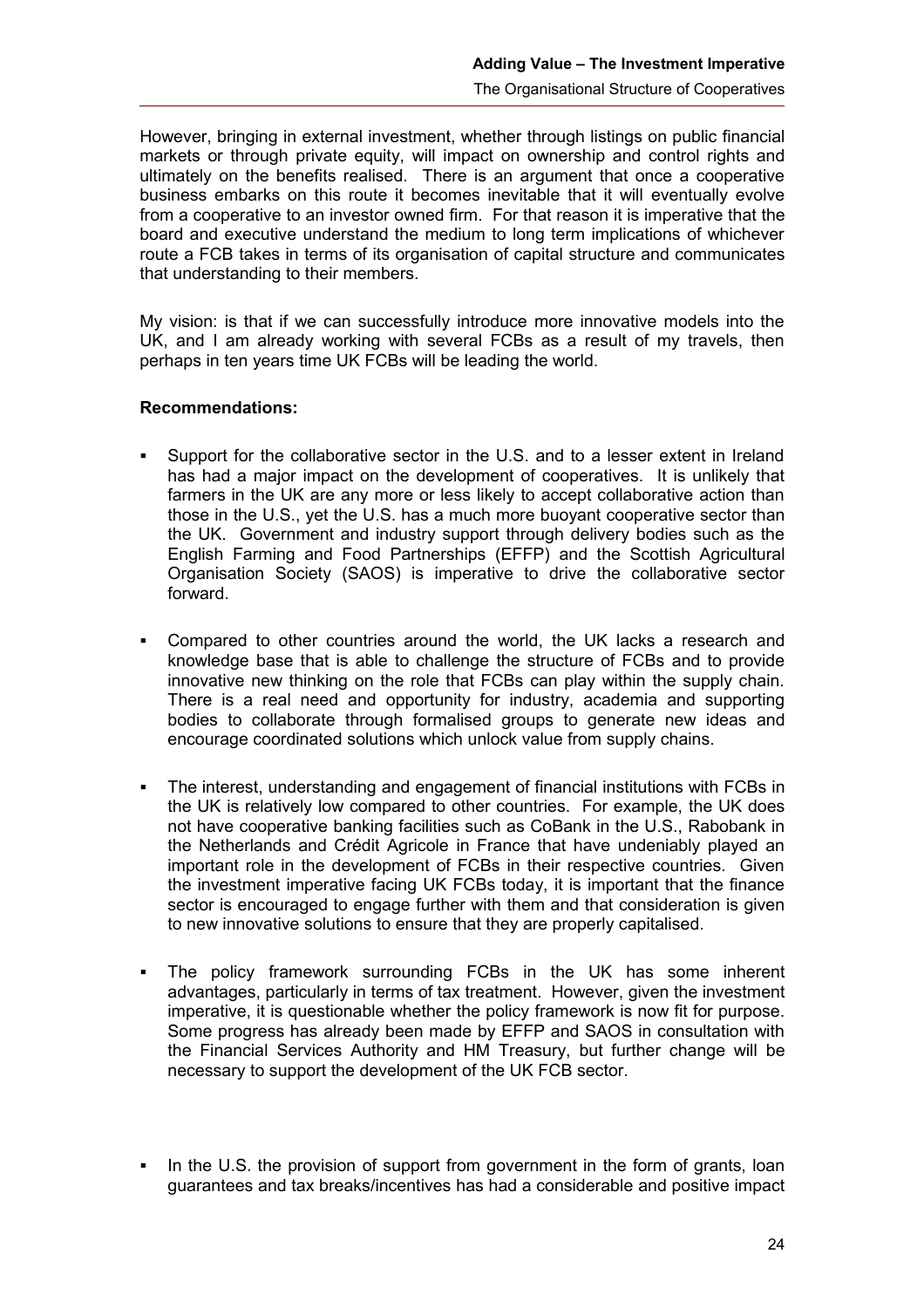on the development of their cooperative sector. To drive greater farmer involvement and investment into UK supply chains, consideration should be given to the implementation of such schemes by UK government.

- It is essential that further growth and expansion takes place in the UK FCB sector. To enable this to happen UK competition policy must not unduly prevent such growth from taking place. Evidence in the U.S. indicates that cooperative exemption from anti-trust legislation has not led to any abuse in the market place. There is a real need to build an evidence base in the UK that can be used in inform and influence Government competition policy reform.
- Defra are currently developing the Rural Development Programme for England (RDPE) to 2013, and in conjunction Regional Development Plans are being constructed to set out how the RDPE will be delivered in each region. There is an opportunity to provide incentives within the delivery plans for producers who are considering collaborative activity. For example, an application for support could be considered more favourably if it includes an element of collaborative activity. There is also an opportunity to link governance and leadership training into the support schemes.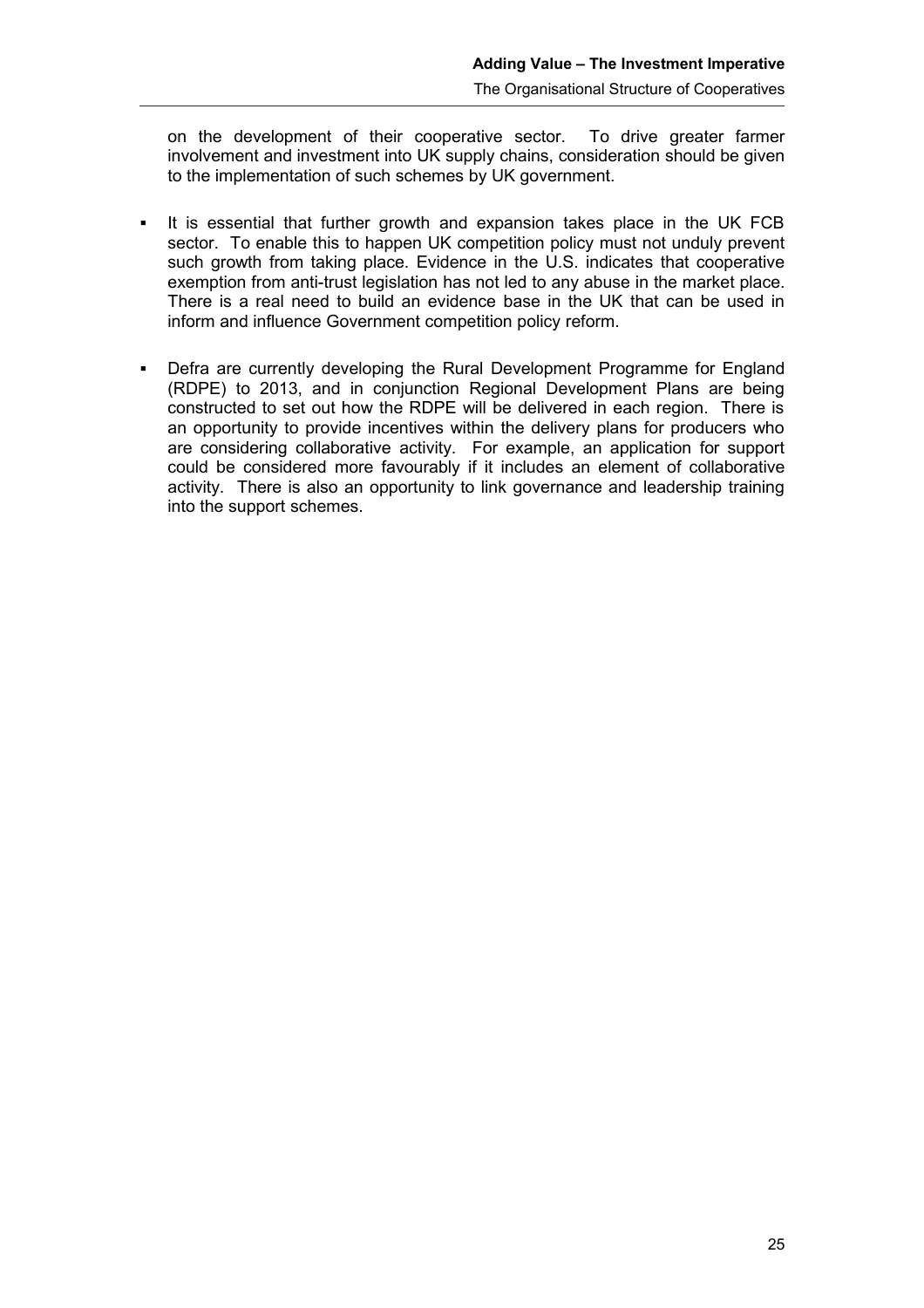#### <span id="page-31-0"></span>**ACKNOWLEDGEMENTS**

There are a lot of people and organisations that have given me their time and support throughout my studies:

#### **United States**

| Ben George              | Trader                                                            | Chicago Board of Trade                                                   |
|-------------------------|-------------------------------------------------------------------|--------------------------------------------------------------------------|
| <b>Fred Parker</b>      | <b>PhD Student</b>                                                | University of Missouri                                                   |
| <b>Molly Chambers</b>   | <b>PhD Student</b>                                                | University of Missouri                                                   |
| Lovisa Nilsson          | <b>PhD Student</b>                                                | University of Missouri                                                   |
| <b>Brad Lee</b>         | Vice President Agribusiness Banking<br>Group                      | CoBank                                                                   |
| Allen Floyd             | Senior Vice President & Chief Financial<br>Officer                | <b>MFA</b> Incorporated                                                  |
| Jim Rausch              | Director, Finance & Budget                                        | <b>MFA Oil Company</b>                                                   |
| Jim Belcher             | Senior Vice President, Corporate<br>Services                      | <b>MFA Oil Company</b>                                                   |
| Jerry Bublitz           | CEO                                                               | Alma Farm Fresh Meats                                                    |
| Mike Nordwald           | General Manager                                                   | Ray-Carroll County Grain Growers                                         |
| Rodney Christianson     | CEO                                                               | South Dakota Soybean Processors                                          |
| <b>Bruce Shanks</b>     | Manager                                                           | Sho-Me Livestock Cooperative Inc                                         |
| Patty Kinder            | Asst. to General Manager                                          | Mid-Missouri Energy                                                      |
| <b>Billy Gwaltney</b>   | <b>General Manager</b>                                            | Mid-Missouri Energy                                                      |
| <b>Tony Stafford</b>    | <b>Executive Director</b>                                         | Missouri Agricultural and Small<br><b>Business Development Authority</b> |
| <b>Michael Maranell</b> | <b>Senior Vice President</b><br><b>Corporate/Member Relations</b> | Ag Processing Inc                                                        |
| Jim Rodenburg           | <b>Publications Editor</b>                                        | Ag Processing Inc                                                        |
| James Pogreba           | <b>Plant Manager</b>                                              | North American Bison Cooperative                                         |
| Mark Urquhart           | Raw Procurement Manager                                           | <b>Cavendish Farms</b>                                                   |
| <b>Tim Dodd</b>         | President & General Manager                                       | Dakota Growers Pasta Co.                                                 |
| Don Schriver            | <b>Executive Vice President</b>                                   | Dairy Farmers of America                                                 |
| Ron Grusenmeyer         | <b>Director Member Relations</b>                                  | Dairy Farmers of America                                                 |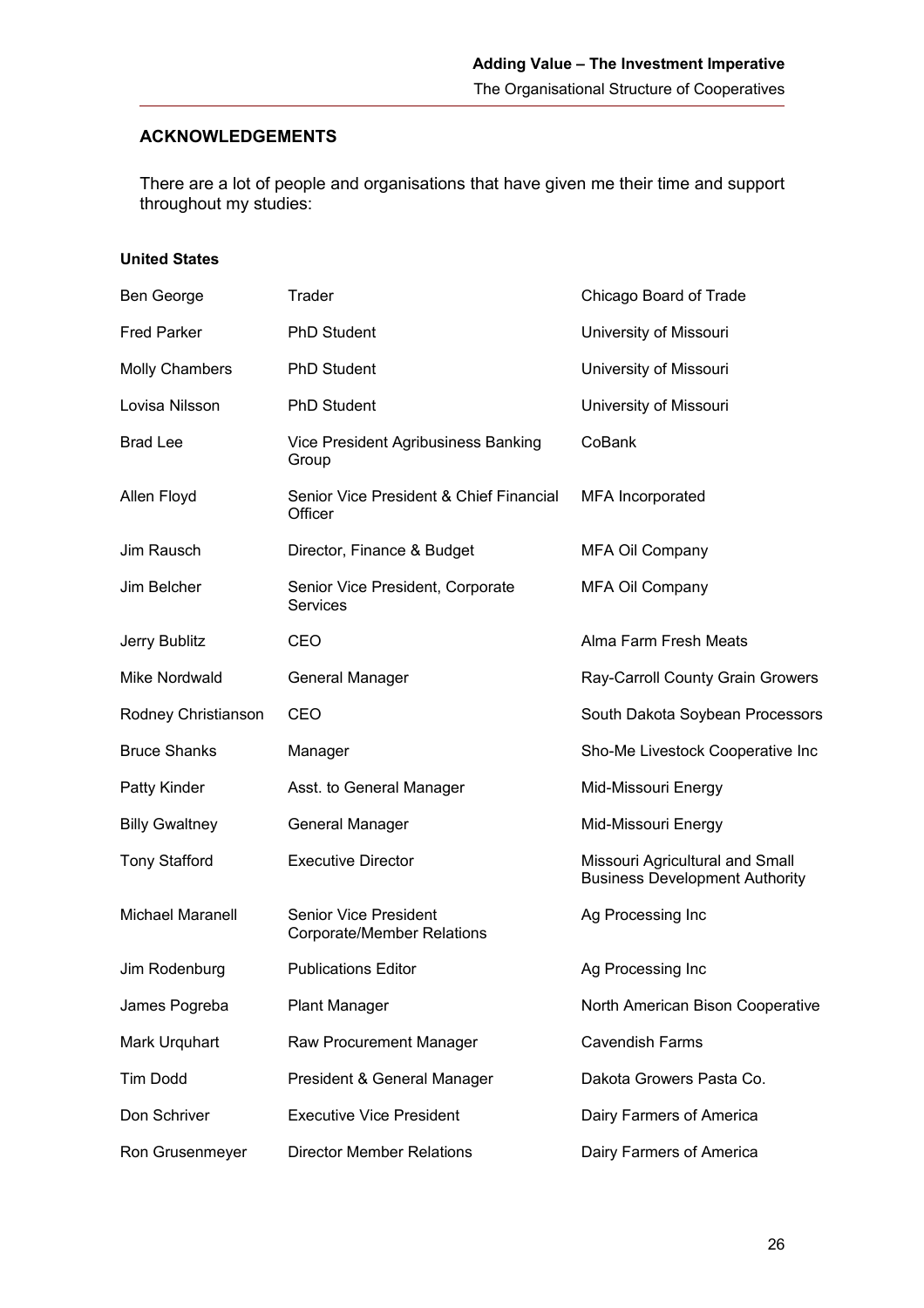The Organisational Structure of Cooperatives

| Joe Hubbard                | <b>Market Analyst</b>                                                   | Dairy Farmers of America                            |
|----------------------------|-------------------------------------------------------------------------|-----------------------------------------------------|
| <b>Thomas McDermott</b>    | Global Biotech Acceptance Lead                                          | Monsanto                                            |
| Michael Doane              | Director, Global Biotech Acceptance                                     | Monsanto                                            |
| <b>Thomas Helscher</b>     | Director, Dairy Industry Affairs                                        | Monsanto                                            |
| Roger Cady                 | <b>Technical Project Manager</b>                                        | Monsanto                                            |
| Paul Hazen                 | President & CEO                                                         | <b>National Cooperative Business</b><br>Association |
| Marlis Carson              | Vice President, Legal, Tax and<br>Accounting                            | <b>National Council of Farmer</b><br>Cooperatives   |
| <b>Terry Barr</b>          | Chief Economist & Vice President,<br><b>Cooperative Business Centre</b> | <b>National Council of Farmer</b><br>Cooperatives   |
| Jacqueline<br>Klippenstein | <b>Vice President Government Affiars</b>                                | <b>National Council of Farmer</b><br>Cooperatives   |
| <b>Kam Quarles</b>         | <b>Vice President Government Affairs</b>                                | National Council of Farmer<br>Cooperatives          |
| Jean-Mari Peltier          | President & CEO                                                         | National Council of Farmer<br>Cooperatives          |
| Randall Jones              | Senior Vice President Government &<br><b>Public Affairs</b>             | National Council of Farmer<br>Cooperatives          |
| James Baarda               | Economist, Strategic Management &<br>Planning                           | United States Department of<br>Agriculture          |
| Peter Thomas               | Administrator, Rural Business-<br><b>Cooperative Service</b>            | United States Department of<br>Agriculture          |
| <b>Thomas Stafford</b>     | Director, Cooperative Marketing<br><b>Division</b>                      | United States Department of<br>Agriculture          |
| <b>Tracey Kennedy</b>      | Program Leader, International Trade                                     | United States Department of<br>Agriculture          |
| James Wadsworth            | Program Leader, Education & Member<br><b>Relations</b>                  | United States Department of<br>Agriculture          |
| Roberta Purcell            | Deputy Administrator-Cooperative<br>Services                            | United States Department of<br>Agriculture          |
| Donald Frederick           | Program Leader, Law, Policy &<br>Governance                             | United States Department of<br>Agriculture          |
| John Wells                 | Director, Cooperative Development<br>Division                           | United States Department of<br>Agriculture          |
| Charles Ling               | Program Leader, Dairy, Livestock &                                      | United States Department of                         |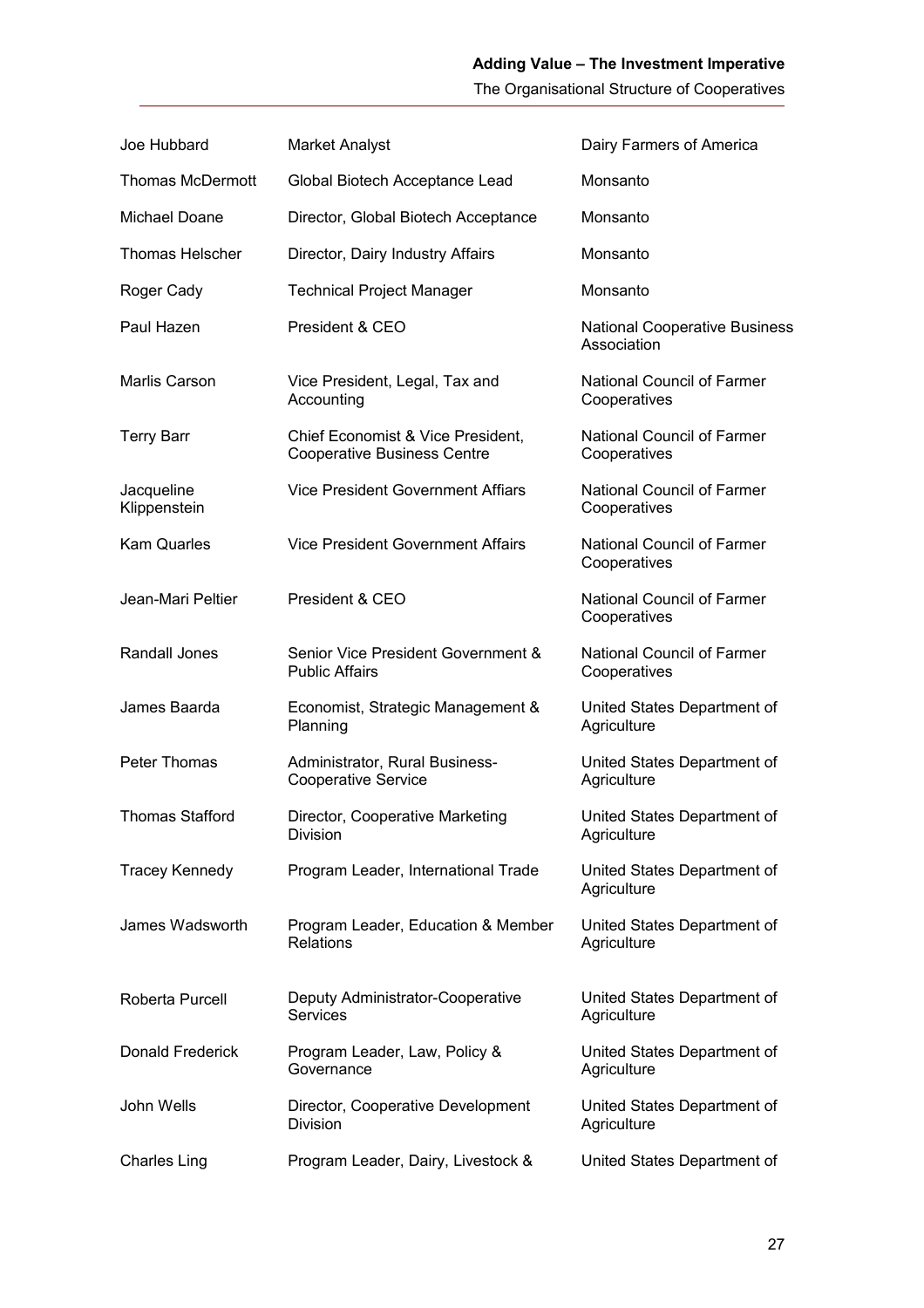# **Adding Value – The Investment Imperative**

The Organisational Structure of Cooperatives

|                                    | Poultry                                             | Agriculture                                                           |
|------------------------------------|-----------------------------------------------------|-----------------------------------------------------------------------|
| Anuja Miner                        | Director of Membership Services                     | <b>National Milk Producers Federation</b>                             |
| Steve Harrington                   | Senior Vice President, Finance                      | Farm Credit Services of Missouri                                      |
| Lori Capouch                       | <b>Rural Development Director</b>                   | The North Dakota Association of<br><b>Rural Electric Cooperatives</b> |
| <b>Susan Davis</b>                 | <b>Cooperative Development Specialist</b>           | The North Dakota Association of<br><b>Rural Electric Cooperatives</b> |
| Murray Fulton                      | Professor, Agricultural Economics                   | Centre for the Study of Cooperatives,<br>University of Saskatchewan   |
| Roger Herman                       | Research Office, Educational Program<br>Development | Centre for the Study of Cooperatives,<br>University of Saskatchewan   |
| Martin Chicilo                     | <b>Community Development Manager</b>                | Saskatoon Credit Union                                                |
| Warren Crossman                    | <b>Executive Director</b>                           | Saskatchewan Cooperative<br>Association                               |
| Les Mcgrath                        | Director                                            | LeRoy Agri-Pork Cooperative                                           |
| John Degoojer                      | Accountant                                          | LeRoy Agri-Pork Cooperative                                           |
|                                    |                                                     |                                                                       |
| <b>Brussels</b>                    |                                                     |                                                                       |
| Costa Golfidis                     | <b>Director</b>                                     | Copa Cogeca                                                           |
| Paulo Gouveia                      | Head of Unit, Cooperative Affairs                   | Copa Cogeca                                                           |
|                                    |                                                     |                                                                       |
| <b>Netherlands</b>                 |                                                     |                                                                       |
| Dr Onno-Frank Van<br><b>Bekkum</b> | Senior Researcher                                   | Netherlands Institute for Cooperative<br>Entrepreneurship             |
| Dr Adrie Zwanenberg                | Specialist Food & Agribusiness                      | Rabobank Group                                                        |

# **Ireland**

| Seamus O'Donohoe | Secretary                      | Irish Cooperative Organisation<br>Society Ltd |
|------------------|--------------------------------|-----------------------------------------------|
| John O'Sullivan  | Cooperative Operations Manager | Glanbia                                       |
| Michael Lynch    | General Manager                | Kilkenny Livestock Market                     |
| Eamonn Looney    | Secretary                      | Dairygold Cooperative Society                 |